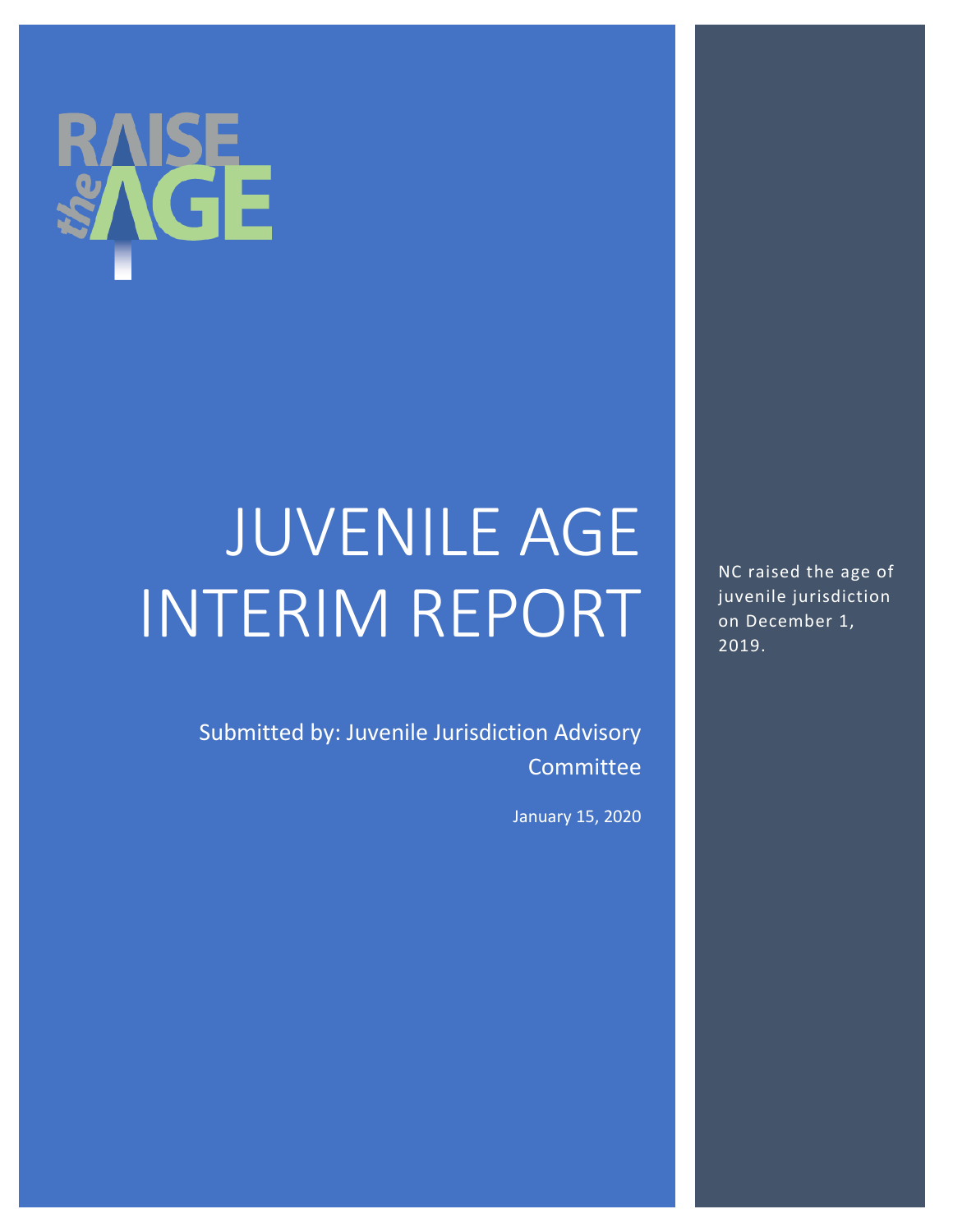

## **Juvenile Jurisdiction Advisory Committee (S.L. 2017-57) Juvenile Age Interim Report**

Bill D. Davis, Co-Chair Garry Frank, Co-Chair Garry Frank, Co-Chair

January 15, 2020 Members of the North Carolina General Assembly 16 W. Jones Street Raleigh, NC 27601

Dear Members of the North Carolina General Assembly,

Pursuant to S.L. 2017-57 [SECTION 16D.4.(rr)], *Juvenile Justice Reinvestment Act,* the Juvenile Jurisdiction Advisory Committee*,* "shall submit additional interim reports with updates on the planning steps completed towards implementation, including any legislative, administrative, and funding recommendations, annually by January 15 of each year."

The members of the Juvenile Jurisdiction Advisory Committee extend their many thanks to the General Assembly for implementing previous legislative and funding recommendations, efforts which have well prepared North Carolina for initial implementation of "Raise the Age." As data is collected and analyzed against original projections, additional recommendations will be provided. The following are our most recent recommendations to implement the change in the age of juvenile jurisdiction:

**Legislative Recommendations:** No statutory changes are recommended at this time. The Legislative Revisions and Legal Issues subcommittee of JJAC will meet in early 2020, prior to the legislative short session to discuss possible statutory remedies to identified gaps.

#### **Funding and Administrative Recommendations**

- Juvenile Justice:
	- o \$3.7 million in FY 21 for capital improvements to create additional detention beds.
	- o Allow for continued conversion of appropriated funds into juvenile detention center personnel, in order to remain flexible in meeting detention bed needs.
	- o The committee recommends funding Rockingham Youth Development Center start-up and operating costs upon opening; and funding needed repairs and renovations for opening additional detention beds.
- Administrative Office of the Courts: The Committee recommends funding the courts' existing deficiencies at a cost of \$12,493,846 in FY 21; and \$542,955 non-recurring.

Further, the Juvenile Jurisdiction Advisory Committee created subcommittees to study (1) the minimum age of juvenile jurisdiction, and (2) implementation of the federal Juvenile Justice and Delinquency Prevention Act, which requires that juveniles not be housed in adult jails/lockups by 2021. And, the committee will endeavor to analyze the success of School Justice Partnerships in reducing school-based complaints over time.

Please find the Juvenile Age Interim Report attached.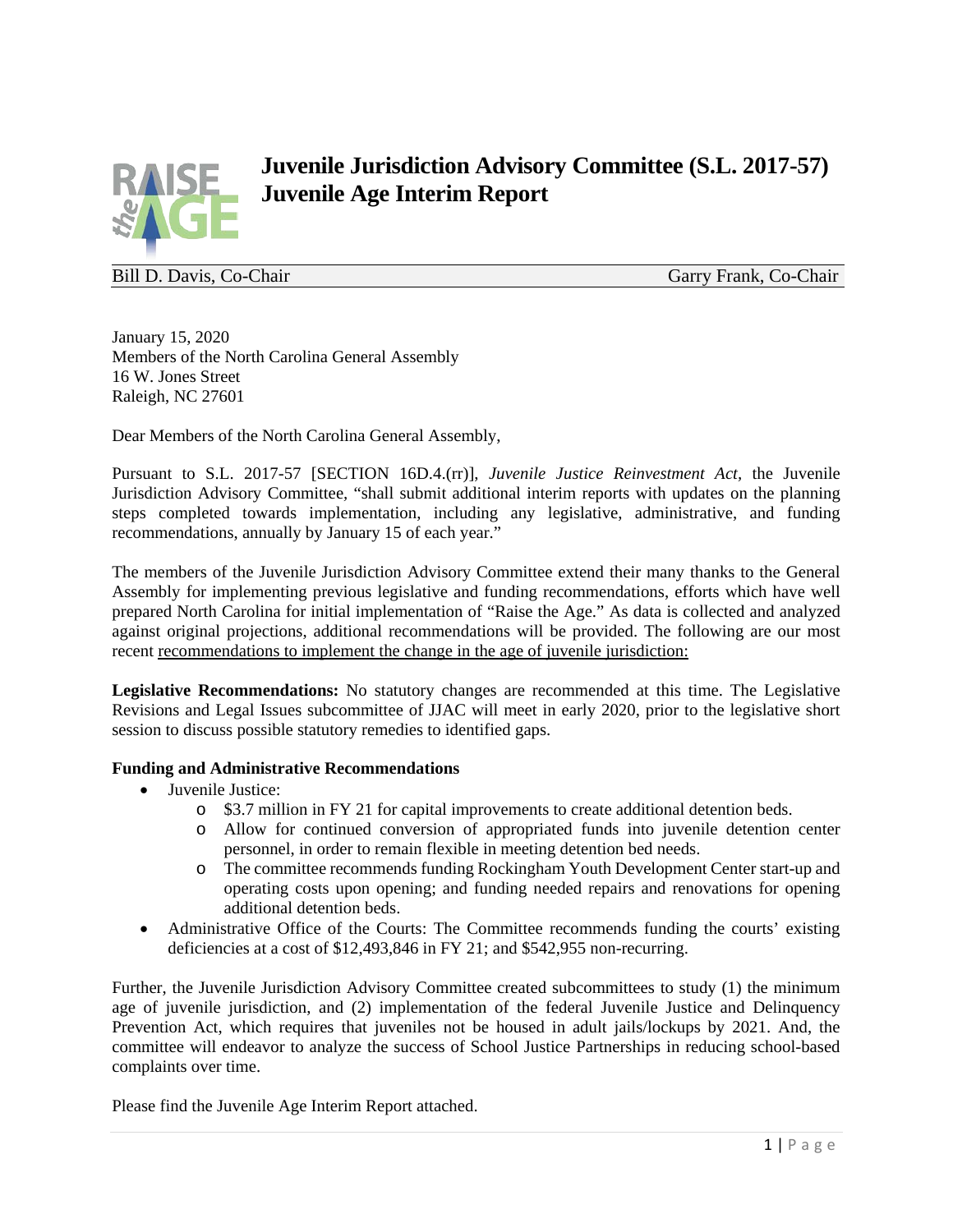Sincerely,

Bill D. Davis

Bill D. Davis, Co-Chair

Juvenile Jurisdiction Advisory Committee Members (Name, City, Appointed by):

#### **RUBY BROWN-HERRING BETTY BUDD TARRAH E. CALLAHAN**

Raleigh - Ex-officio designee

Arden - President Pro Tempore of the Senate

**DARREN E. CAMPBELL J.H. CORPENING, II BILL D. DAVIS**

Statesville - Speaker of the House of Representatives

Co-Chair: Lexington – Speaker of the House of Representatives

Kings Mountain - President Pro Tempore of the Senate

**HEATHER TARASKA MCKINLEY WOOTEN ERIC ZOGRY** Charlotte - Conference of District Attorneys

**GARRY FRANK BETH FRESHWATER-SMITH**

Wilmington - Speaker of the House of Representatives

Wilson - Governor's Crime **Commission** 

Statesville - Governor Raleigh - President Pro Tempore of the Senate

**JEFFREY LEDFORD KYM MARTIN MARTIN C. MCGEE** Raleigh - Ex-officio designee Concord - Chief Justice of

**CAROL MCMANUS ROBERT B. RADER MARY D. STANSELL** Gastonia - Governor Raleigh - Chief Justice of the NC Supreme Court

Raleigh - Ex-officio Raleigh - Ex-officio

2 Fach

Raleigh - Speaker of the House of Representatives

Co-Chair: North Wilkesboro - President Pro Tempore of the Senate

**MICHELLE HALL**

Raleigh - Ex-officio

**KRISTA HIATT JENNIFER J. KNOX WILLIAM L. LASSITER** Raleigh - Ex-officio

the NC Supreme Court

Raleigh - NC Association of Public Defenders

cc: Joint Legislative Oversight Committee on Justice and Public Safety Senate Appropriations Committee on Justice and Public Safety House Appropriations Committee on Justice and Public Safety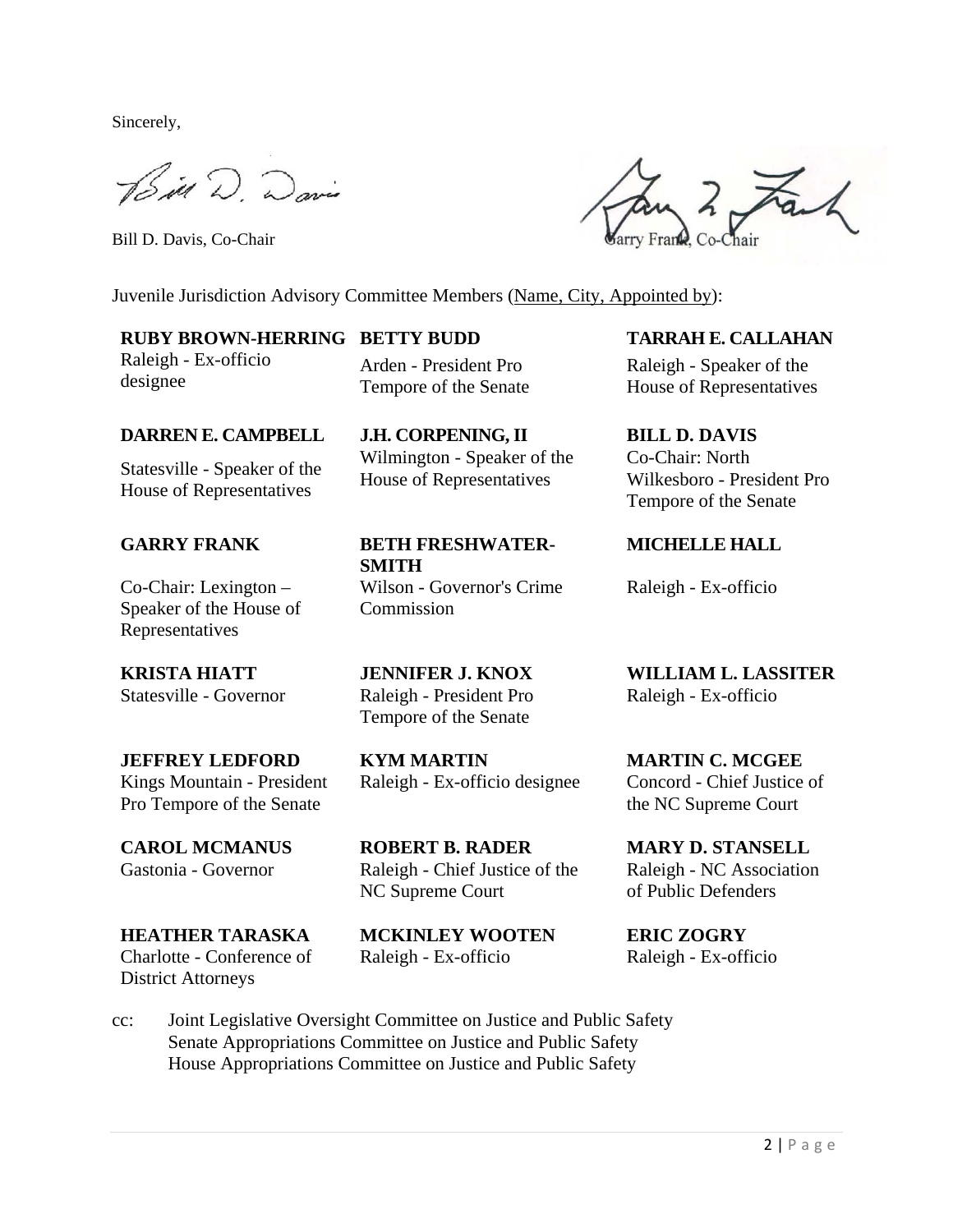## Contents

| Develop and provide updated resource and legislation needs to the General Assembly 24 |  |
|---------------------------------------------------------------------------------------|--|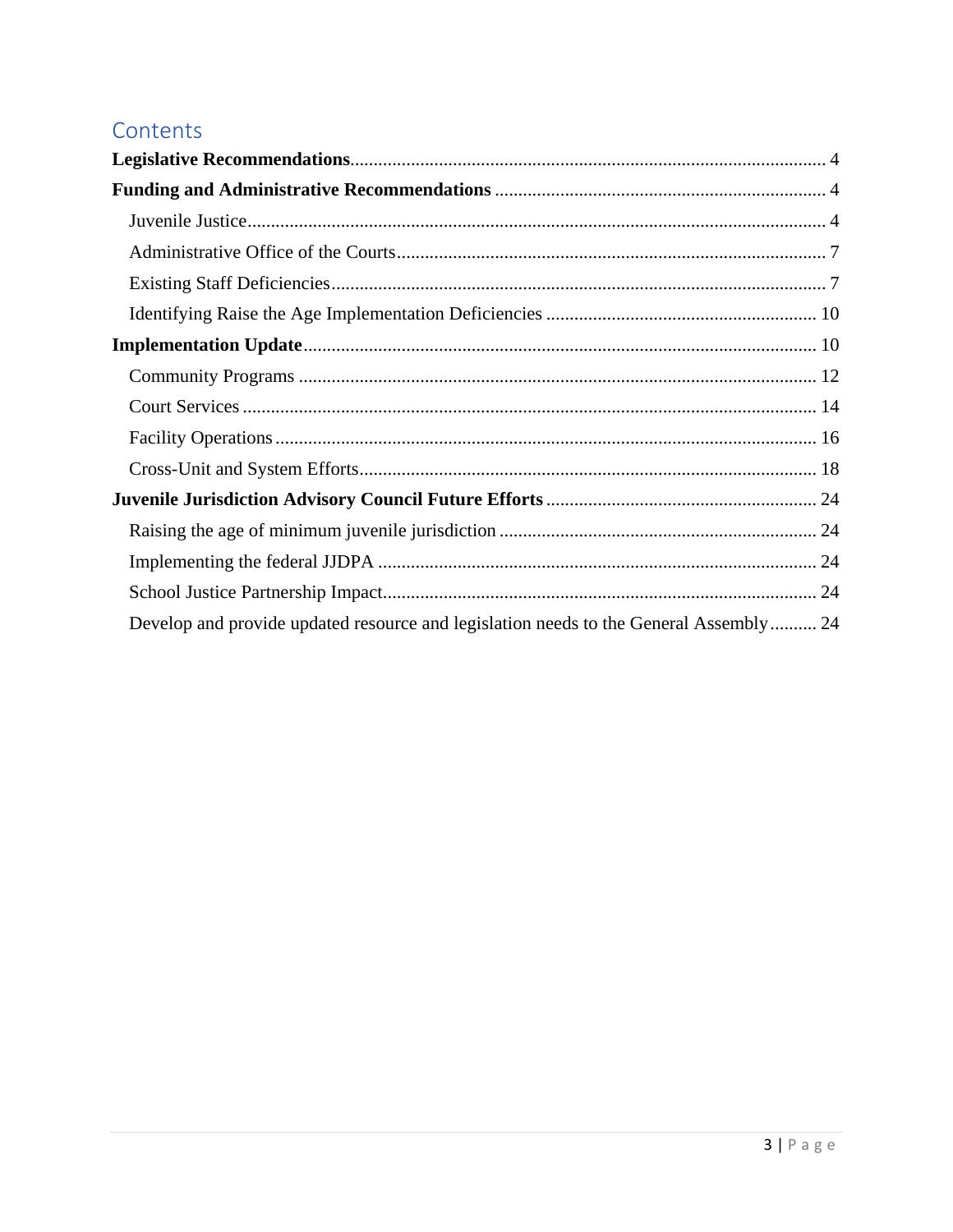### <span id="page-4-0"></span>Legislative Recommendations

The Legislative Revisions and Legal Issues subcommittee is meeting in early 2020 to identify statutory language to provide clarification and address gaps identified during the stakeholder training phase of implementation. The Administrative Office of the Courts and UNC-School of Government have identified several issues that include, but are not limited to the following areas:

- Orders for conditions of pre-trial release, and orders of secure custody upon remand,
- Notice requirements for transfers to superior court, and
- Whether/when a transfer hearing is required for transfer.

An additional interim report to be provided to the General Assembly later this year from the Juvenile Jurisdiction Advisory Committee may contain proposed language to address identified issues.

## <span id="page-4-1"></span>Funding and Administrative Recommendations

#### <span id="page-4-2"></span>Juvenile Justice

The Department of Public Safety, Division of Adult Correction and Juvenile Justice, Juvenile Justice Section estimates that \$1.7 million will be needed to develop the former Perquimans Juvenile Detention Center into a 24-bed juvenile detention facility in the eastern part of the state. These beds are not currently accounted for within existing North Carolina juvenile facilities, and would serve either 487 juvenile system youth or 34 transferees, or the future "once an adult, always an adult" population resulting from the federal JJDPA.

|                      |                          | 2020-2021         | 2020-2021           |            | 2021-2022        | 2021-2022           |
|----------------------|--------------------------|-------------------|---------------------|------------|------------------|---------------------|
|                      | <b>FTE</b>               | <b>Recurring</b>  | <b>Nonrecurring</b> | <b>FTE</b> | <b>Recurring</b> | <b>Nonrecurring</b> |
| Capital - Perquimans | $\overline{\phantom{0}}$ |                   | \$1,731,000         |            |                  |                     |
| Capital-RtA          |                          |                   |                     |            |                  |                     |
| Juvenile Detention   |                          |                   |                     |            |                  |                     |
| <b>Beds</b>          |                          |                   | \$2,000,000         |            |                  |                     |
|                      |                          | Capital Subtotal: | \$3,731,000         |            |                  |                     |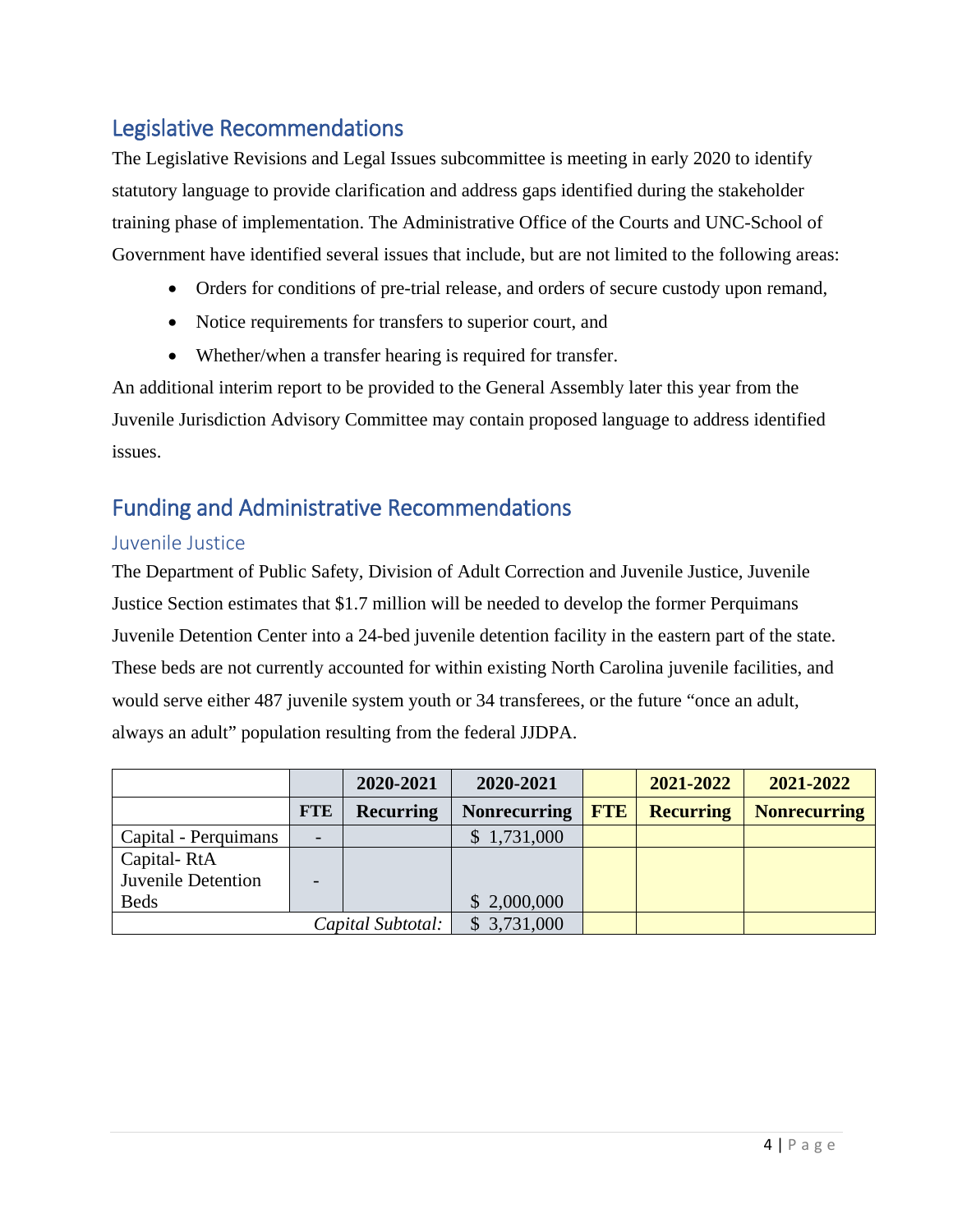The Sentencing and Policy Advisory Commission staff presented analysis of detention center bed needs in November 2018, represented as follows.

|                    | <b>Detention Population as of June 30</b>                            |                                                              |        |                                                             |        |  |  |
|--------------------|----------------------------------------------------------------------|--------------------------------------------------------------|--------|-------------------------------------------------------------|--------|--|--|
| <b>Fiscal Year</b> | <b>Held at Complaint</b><br><b>Class H-I Felonies,</b><br>Class A1-3 | <b>Held for Transfer</b><br><b>Class A-G Felonies until:</b> |        | <b>Combined Projections</b><br><b>Juveniles Held until:</b> |        |  |  |
| End                | <b>Misdemeanors</b>                                                  | <b>Disposition</b>                                           | Age 18 | <b>Disposition</b>                                          | Age 18 |  |  |
| 2019               | n/a                                                                  | n/a                                                          | n/a    | n/a                                                         | n/a    |  |  |
| 2020               | 35                                                                   | 129                                                          | 86     | 164                                                         | 121    |  |  |
| 2021               | 60                                                                   | 226                                                          | 151    | 286                                                         | 211    |  |  |
| 2022               | 61                                                                   | 230                                                          | 153    | 291                                                         | 214    |  |  |
| 2023               | 62                                                                   | 235                                                          | 155    | 297                                                         | 217    |  |  |

#### Table 1 Detention Population Projections for 16- and 17-Year-Olds Held at Complaint and Held for Transfer until Disposition and/or 18-Years<sup>5</sup>

Notes: Prepared in conjunction with the North Carolina Department of Public Safety's Division of Adult Correction and Juvenile Justice. The disposition scenario is based on juveniles held in detention until disposition, while the age 18 scenario is based on juveniles held in detention until their 18<sup>th</sup> birthday or disposition (whichever occurs first). SOURCES: NC Department of Public Safety, Division of Adult Correction and Juvenile Justice; FY 2016 AOC Charge Data (analyzed by the North Carolina Sentencing and Policy Advisory Commission)

<sup>5</sup> Youth detained for other reasons (e.g., intermittent confinement, adjudicated delinquent awaiting placement) were not included in the projections.

Juvenile Justice is required to hold transfers to Superior Court who are ordered to be detained in a juvenile detention facility or holdover facility until the youth has bonded out, been released by order of the court, or convicted and sentenced.

Upon reviewing the SPAC analysis and considering the current legal requirements for transfers to Superior Court, Juvenile Justice is planning for between 200 and 300 additional detention center beds. Analysis of JJDPA may result in a higher bed projection.

Prior to Raise the Age implementation there were 190 state and county juvenile detention beds. As of January 15, 2020, an additional 43 beds (233 total) have been created with an additional potential expansion of 185 beds (418 total).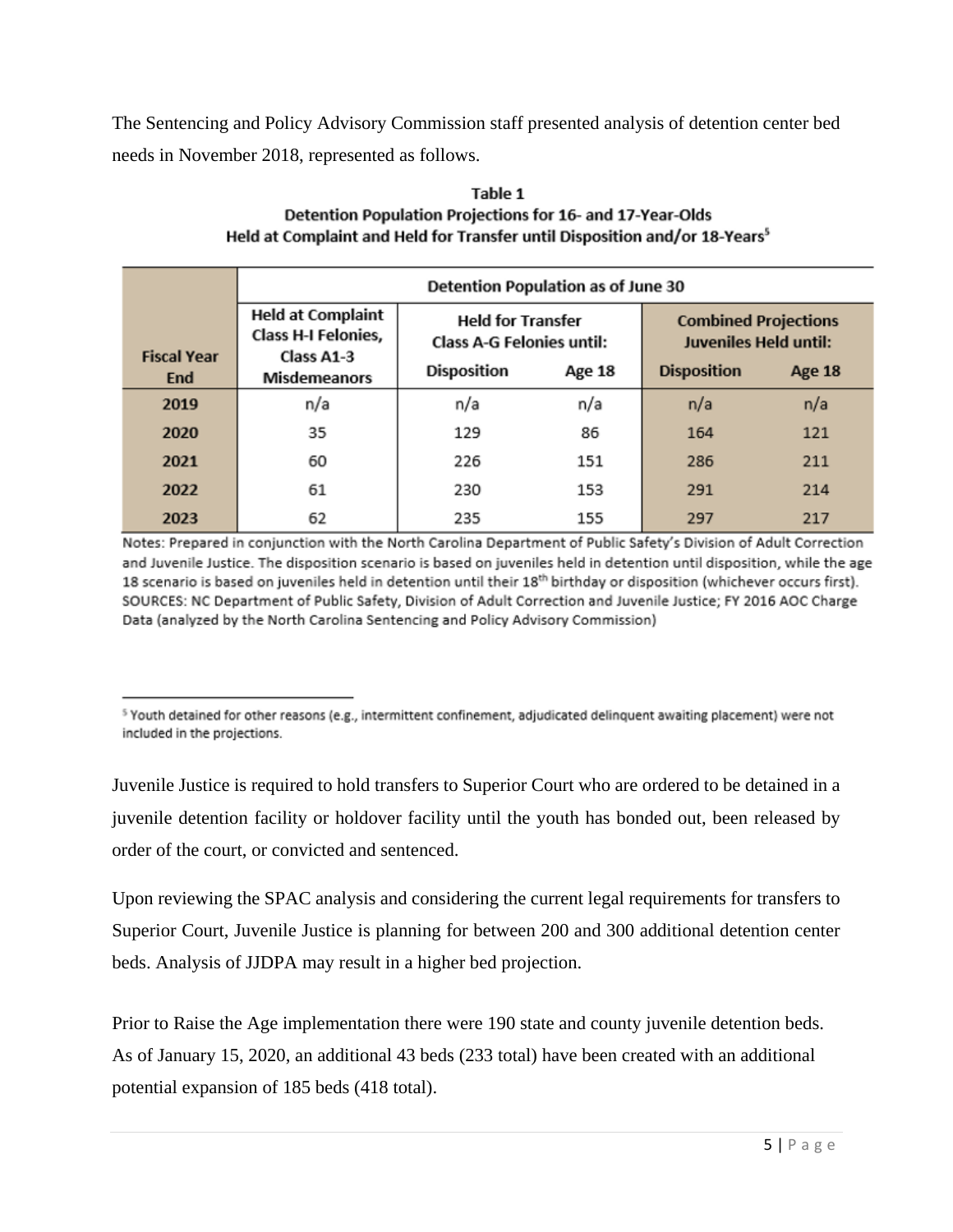| <b>Juvenile Detention Facility</b> | <b>Current # Beds</b> | <b>Future # Beds</b>                |
|------------------------------------|-----------------------|-------------------------------------|
| <b>State-Operated</b>              |                       |                                     |
| Alexander                          | 24                    | Unchanged                           |
| C. A. Dillon                       |                       | 36 starting with 20, with potential |
|                                    |                       | for $92*$                           |
| Cabarrus                           | 30                    | 62                                  |
| Cumberland                         | 18                    | Unchanged                           |
| New Hanover                        | 18                    | Unchanged                           |
| Perquimans                         |                       | $24**$                              |
| Pitt                               | 18                    | Unchanged                           |
| Wake                               | 24                    | Unchanged                           |
| <b>County-Operated</b>             |                       |                                     |
| <b>Bladen</b>                      |                       | 21                                  |
| Durham                             | 14                    | Expansion planned***                |
| Guilford                           | 44                    | Unchanged                           |
| Hyde                               |                       | County-operated interest            |
| Madison                            | 19                    | Unchanged                           |
| Mecklenburg                        | 24                    | 72                                  |
| Moore                              |                       | 24                                  |
| Wake                               |                       | County-operated interest            |
| <b>TOTAL</b>                       | 233                   | 418****                             |

The following table conveys current and planned detention center beds across the state.

Madison County began housing juveniles in November 2019, and Mecklenburg County in December 2019. C.A. Dillon will open as a state operated juvenile detention center with 36 beds, starting with 20 beds by Spring 2020. Also opening by Spring 2020 is the 32-bed housing unit McWhorter, which formerly operated as youth development center beds but will now operate as juvenile detention beds.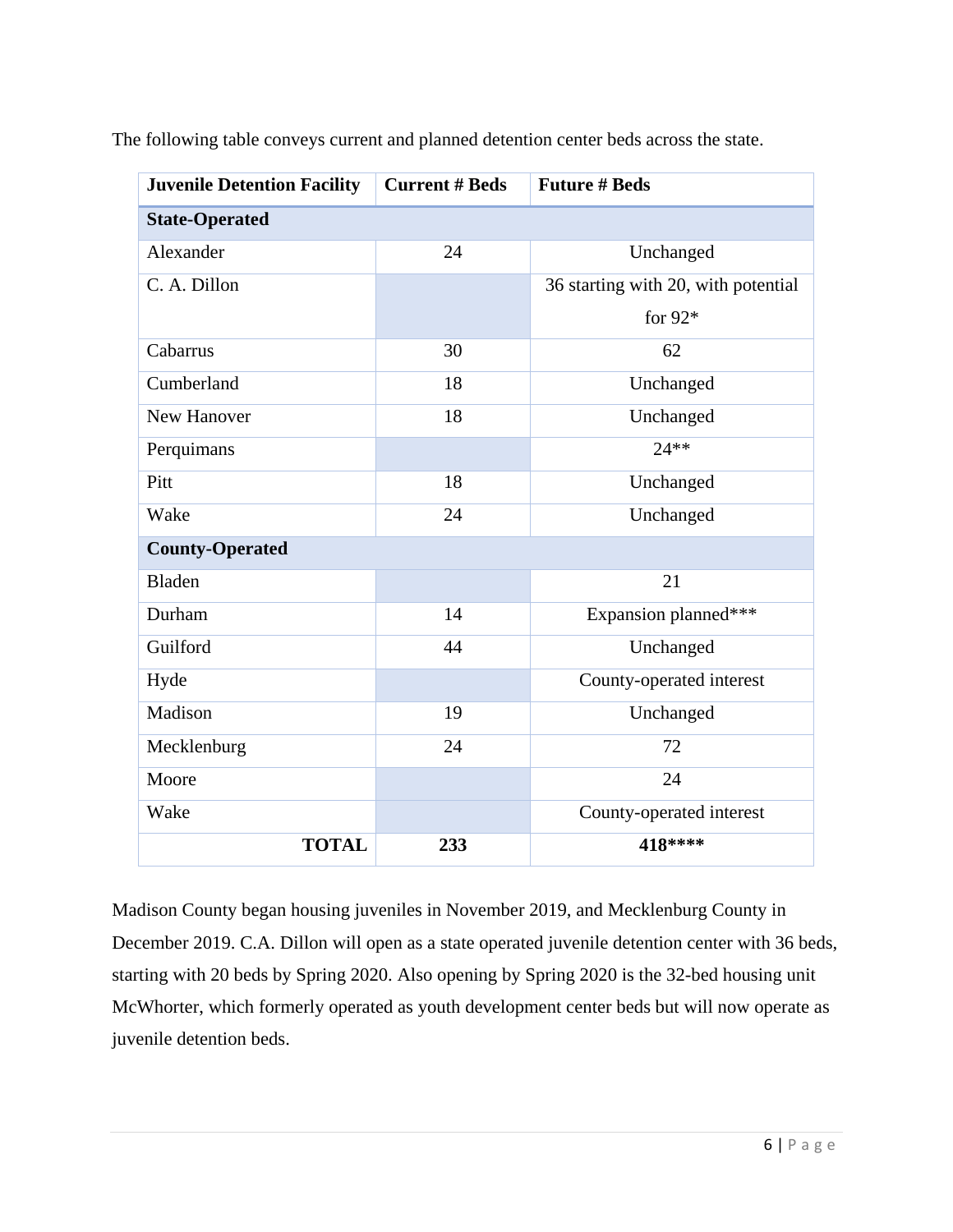\*An additional \$2 million in capital is requested to renovate the C. A. Dillon property in Butner to provide additional detention beds.

\*\*An additional \$1.7 million is needed in capital to reopen the 24-bed Perquimans Juvenile Detention Center.

\*\*\*Expansion planned by Durham County.

\*\*\*\* Additionally, Hyde and Wake Counties have communicated interest in housing juveniles.

The legislature has invested resources into the construction of a 60-bed youth development center in Rockingham County. The property has been purchased, and Juvenile Justice is working to secure a contractor to construct the building- an effort that has been slowed by the successful economy and thus dearth of experienced secure custody facility builders. Quotes are being accepted. The Juvenile Jurisdiction Advisory Committee will reassess costs of the 114 needed positions in Rockingham Youth Development Center upon securing a final contract and plan.

#### <span id="page-7-0"></span>Administrative Office of the Courts

SL 2019-229, "Raise the Age Funding" provided the following positions to the Judicial Branch:

- Effective  $7/1/2019$ 
	- o 9 Assistant District Attorneys
	- o 7 Deputy Clerks
- Effective  $7/1/2020$ 
	- o 7 Assistant District Attorneys
- Effective  $1/1/2021$ 
	- o 8 District Court Judgeships
- Effective  $7/1/2023$ 
	- o 1 Assistant District Attorney

#### <span id="page-7-1"></span>Existing Staff Deficiencies

The newly authorized positions were largely allocated by the North Carolina General Assembly to counties or districts with the greatest existing staff resource deficits prior to any additional workload anticipated due to Raise the Age. However, these positions do not address all of the resources needed by the constituent judicial branch stakeholders to meet the exiting staff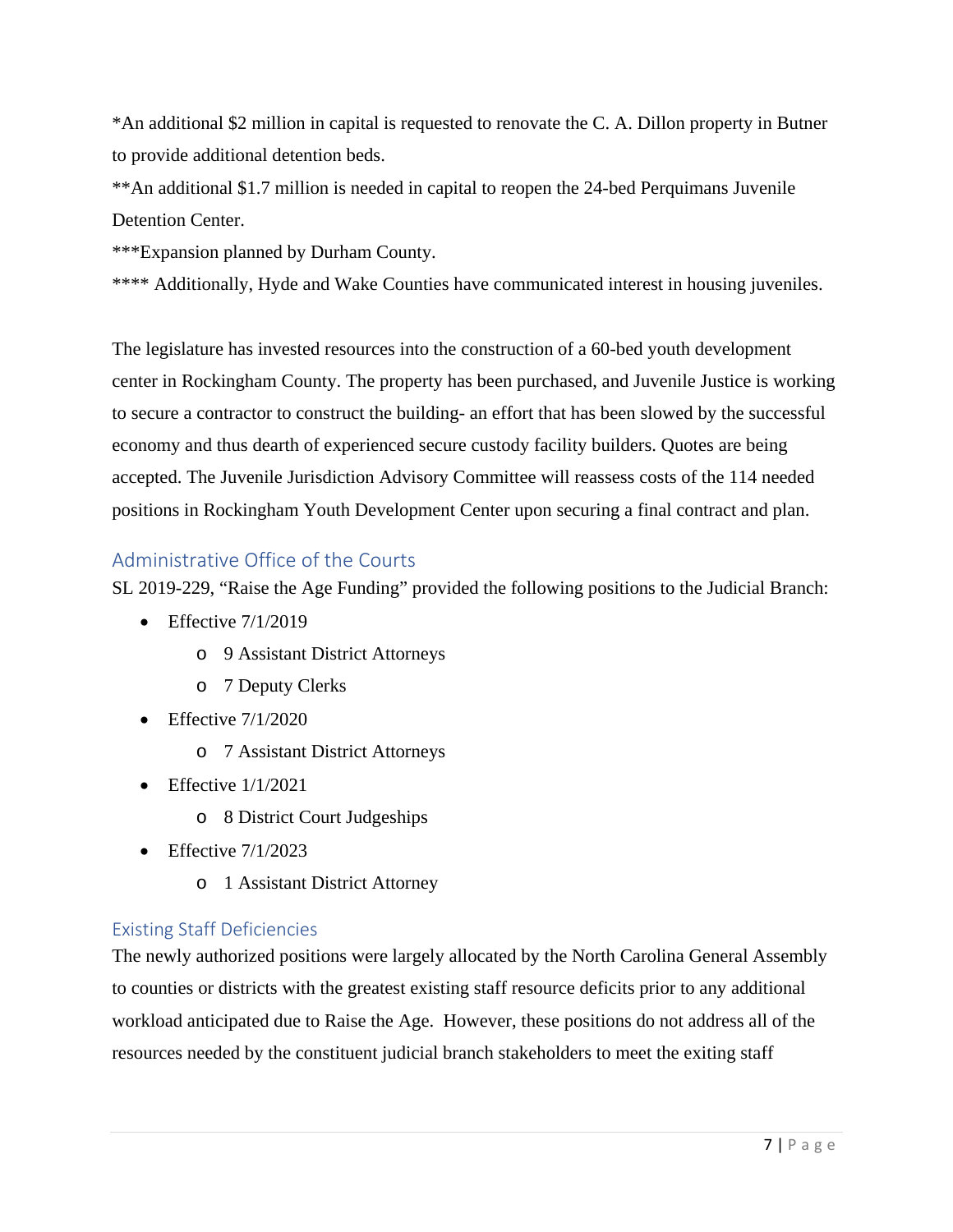deficiencies, based on filings through 6/30/2019. Given the effective date of 12/1/2019 of Raise the Age, there will be additional juvenile filings that will increase current staffing needs. The Juvenile Jurisdiction Advisory Committee accepts the Administrative Office of the Courts' recommendation as to the current deficiencies of resources as calculated using the National Center for State Courts formula. Therefore, the Juvenile Jurisdiction Advisory Committee recommends funding the existing Judicial Branch staff deficiencies in the following key positions effective 7/1/2020 at an FY 20-21 annualized cost of \$12,493,846 and non-recurring cost of \$542,955.

The existing deficiencies, and their jurisdictions of need, are as follows:

| <b>District</b>  | County(ies)                           | <b>Judges</b><br><b>Authorized</b><br>7/1/2019 | <b>Additional</b><br><b>Judgeships</b><br>as of<br>1/1/2021 | <b>Total</b><br><b>Judges</b><br><b>Authorized</b><br>as of<br>1/1/2021 | <b>Unrounded</b><br><b>Judges</b><br><b>Needed</b> | Judge to<br><b>Workload</b><br>Ratio | <b>Judgeships Needed</b> |
|------------------|---------------------------------------|------------------------------------------------|-------------------------------------------------------------|-------------------------------------------------------------------------|----------------------------------------------------|--------------------------------------|--------------------------|
| 29B              | Henderson,<br>Polk,<br>Transylvania   | 4                                              |                                                             | 4                                                                       | 4.71                                               | 85.01%                               |                          |
| 23               | Alleghany,<br>Ashe, Wilkes,<br>Yadkin | 4                                              |                                                             | 4                                                                       | 4.68                                               | 85.39%                               |                          |
| $\overline{4}$   | Duplin, Jones,<br>Sampson,<br>Onslow  | 8                                              | 1                                                           | 9                                                                       | 9.85                                               | 91.36%                               |                          |
| <b>Statewide</b> |                                       | 273                                            | 9                                                           | 282                                                                     |                                                    |                                      | 3                        |

• 3 District Court Judgeships in the following districts (sorted by neediest district first):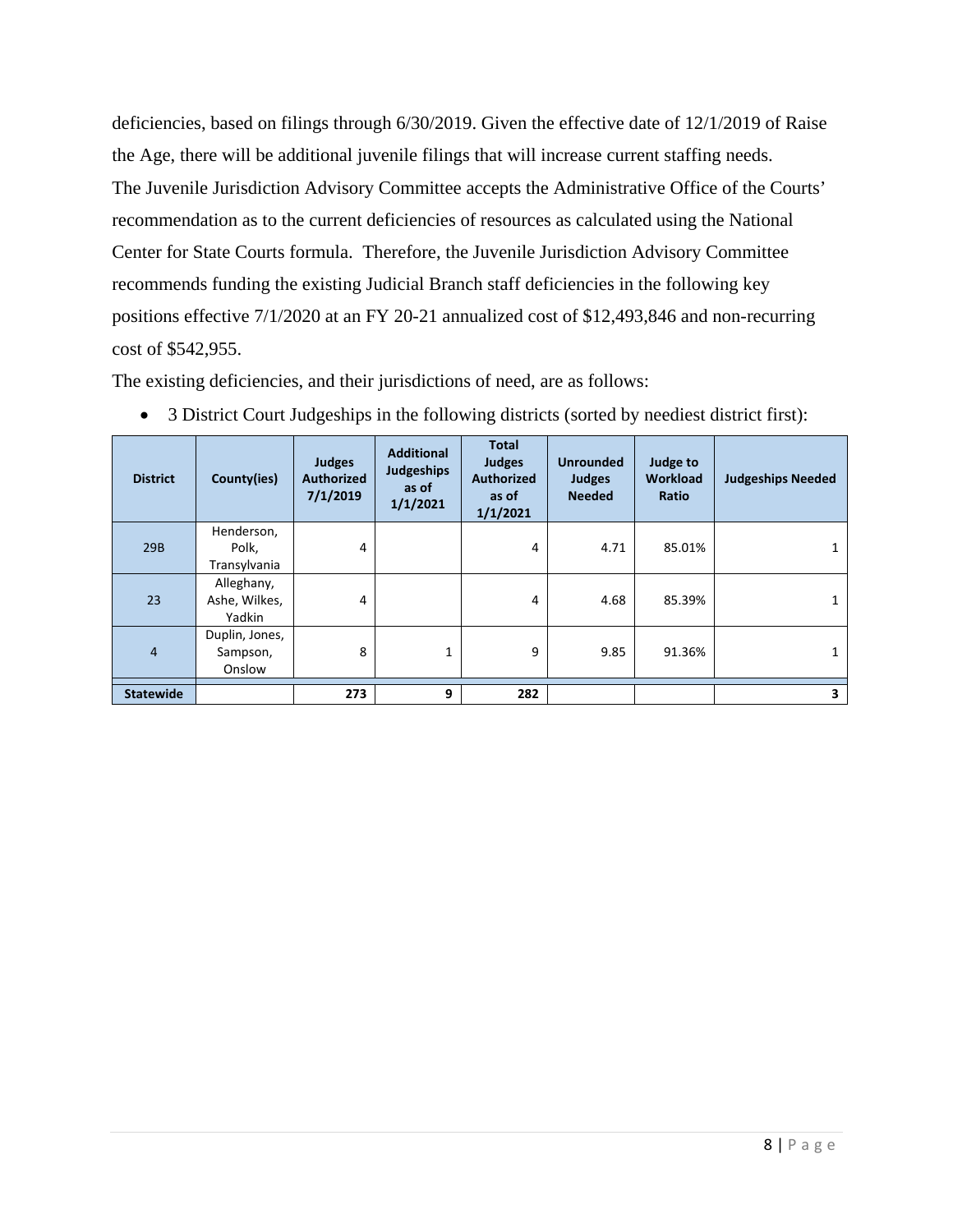| <b>District</b>  | County(ies)                                                        | State-<br><b>Funded</b><br>(FTE)<br>as of<br>$7 - 1 -$<br>2019 | <b>Additional</b><br>FTE as of<br>7-1-2020 | <b>Additional</b><br>FTE as of<br>$7 - 1 - 2023$ | <b>Total</b><br>State-<br><b>Funded</b><br>(FTE) as of<br>$7 - 1 - 2023$ | Prosecutor<br><b>Need</b><br>$($ FTE $)$ | State-<br><b>Funded</b><br>to<br><b>Workload</b><br><b>Ratio</b> | <b>Positions</b><br><b>Needed</b> |
|------------------|--------------------------------------------------------------------|----------------------------------------------------------------|--------------------------------------------|--------------------------------------------------|--------------------------------------------------------------------------|------------------------------------------|------------------------------------------------------------------|-----------------------------------|
| 24               | Guilford                                                           | 36                                                             |                                            |                                                  | 36                                                                       | 43.5                                     | 82.8%                                                            | $\boldsymbol{7}$                  |
| 38               | Gaston                                                             | 17                                                             |                                            |                                                  | 17                                                                       | 19.8                                     | 85.8%                                                            | 3                                 |
| $\overline{3}$   | Pitt                                                               | 13                                                             |                                            |                                                  | 13                                                                       | 15.1                                     | 86.2%                                                            | $\overline{2}$                    |
| 11               | Franklin,<br>Granville,<br>Person, Vance,<br>Warren                | 16                                                             |                                            |                                                  | 16                                                                       | 18.5                                     | 86.4%                                                            | 3                                 |
| 15               | Bladen,<br>Brunswick,<br>Columbus                                  | 15                                                             | $\mathbf{1}$                               |                                                  | 16                                                                       | 18.0                                     | 89.0%                                                            | $\overline{2}$                    |
| 42               | Henderson, Polk,<br>Transylvania                                   | 10                                                             |                                            |                                                  | 10                                                                       | 11.1                                     | 90.1%                                                            | $\mathbf{1}$                      |
| $\bf 8$          | Edgecombe,<br>Nash, Wilson                                         | 20                                                             |                                            |                                                  | 20                                                                       | 22.1                                     | 90.5%                                                            | $\overline{2}$                    |
| 43               | Cherokee, Clay,<br>Graham,<br>Haywood,<br>Jackson, Macon,<br>Swain | 14                                                             | 1                                          |                                                  | 15                                                                       | 16.5                                     | 90.8%                                                            | $\overline{2}$                    |
| 21               | Anson,<br>Richmond                                                 | $\overline{7}$                                                 |                                            |                                                  | $\overline{7}$                                                           | 7.7                                      | 90.9%                                                            | $\mathbf 1$                       |
| 13               | Johnston                                                           | 12                                                             |                                            |                                                  | 12                                                                       | 13.2                                     | 91.2%                                                            | $\mathbf 1$                       |
| 12               | Harnett, Lee                                                       | 12                                                             | $\mathbf{1}$                               |                                                  | 13                                                                       | 14.2                                     | 91.5%                                                            | $\mathbf 1$                       |
| 14               | Cumberland                                                         | 27                                                             |                                            |                                                  | 27                                                                       | 29.1                                     | 92.8%                                                            | $\overline{2}$                    |
| 10               | Wake                                                               | 44                                                             |                                            |                                                  | 44                                                                       | 47.0                                     | 93.5%                                                            | 3                                 |
| $\overline{9}$   | Greene, Lenoir,<br>Wayne                                           | 16                                                             |                                            |                                                  | 16                                                                       | 17.1                                     | 93.8%                                                            | $\mathbf 1$                       |
| 33               | Davidson, Davie                                                    | 13                                                             |                                            |                                                  | 13                                                                       | 13.7                                     | 94.9%                                                            | $\mathbf{1}$                      |
| 32               | Alexander,<br>Iredell                                              | 13                                                             | 1                                          |                                                  | 14                                                                       | 14.7                                     | 95.4%                                                            | $\mathbf{1}$                      |
| 26               | Mecklenburg                                                        | 63                                                             |                                            |                                                  | 63                                                                       | 64.7                                     | 97.4%                                                            | $\overline{2}$                    |
| <b>Statewide</b> |                                                                    | 684                                                            | $\overline{\mathbf{z}}$                    | 1                                                | 692                                                                      |                                          |                                                                  | 35                                |

• 35 Assistant District Attorneys in the following districts (sorted by neediest district first):

- 62 District Attorney Legal Assistants, 7 District Attorney Investigators, and 3 District Attorney Administrative Assistants in districts with workload need based on their workload formula.
- 38 Deputy and Assistant Clerks in counties with workload need based on their workload formula. Historically, the Clerk Resource Committee and/or Clerk Executive Committee has provided the NCAOC Director with a recommendation for where to place newly authorized clerk positions according to the workload formula. Traditionally, the NCAOC Director has followed these recommendations.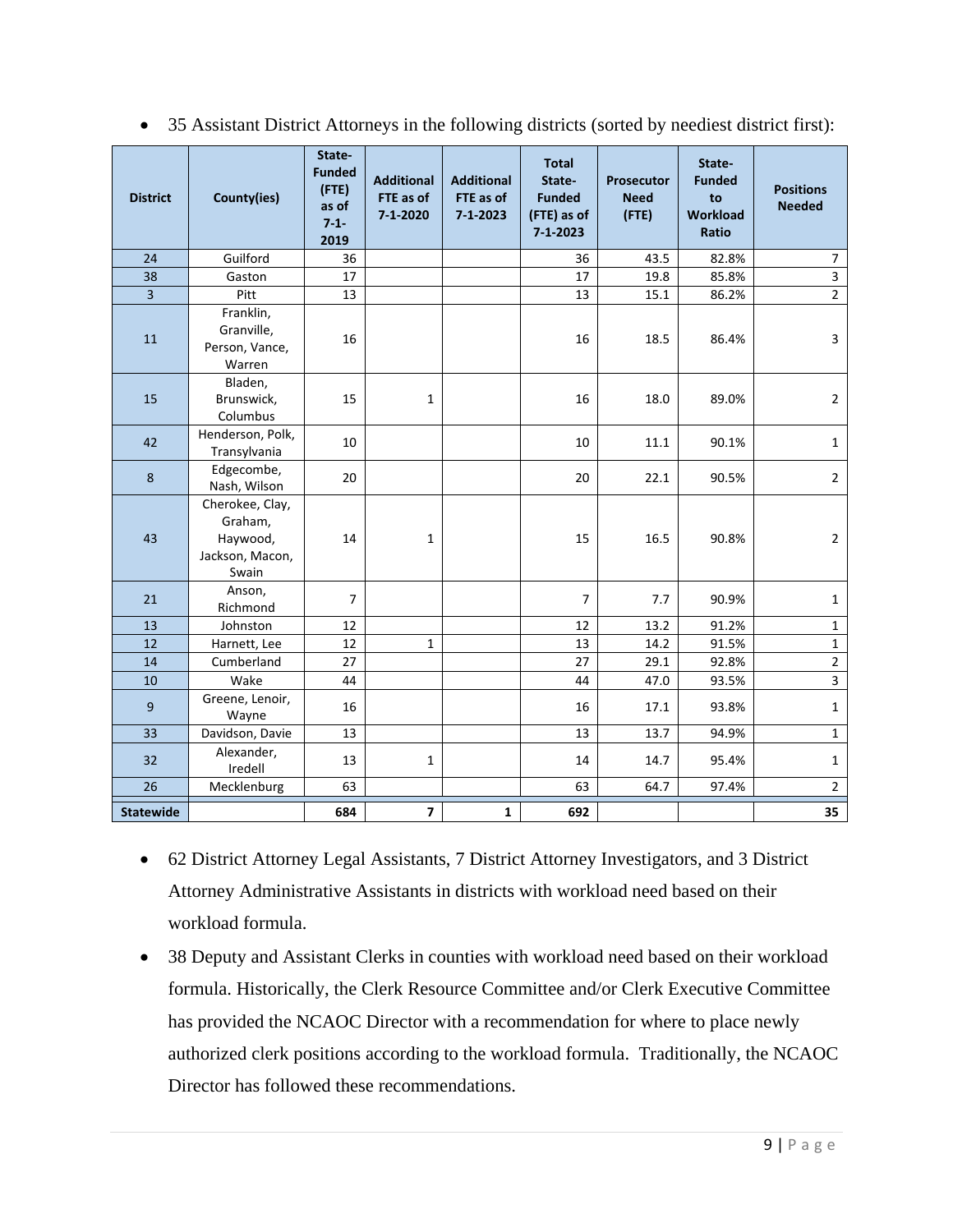#### <span id="page-10-0"></span>Identifying Raise the Age Implementation Deficiencies

<span id="page-10-1"></span>With Raise the Age implementation comes additional demands upon court officials- demands that may warrant additional court system positions in districts/counties where the highest proportions of the new juvenile population reside and/or where the impact is greatest due to the high number of juvenile complaints generated. The General Assembly is strongly encouraged to consider existing projection data when allocating additional court resources. The Juvenile Jurisdiction Advisory Committee will study implementation data and workload data to prepare recommendations for the General Assembly that reflect the analysis.

#### Implementation Update

After 18 months of intensive preparation, 'Raise the Age' became effective on Dec. 1, 2019. Juvenile Justice staff worked with DPS Human Resources to create positions and hire 244 new staff to be located around the state. Juvenile Justice also partnered with the UNC-School of Government and juvenile-serving agencies and partners to implement training, policy/forms, processes, strategic planning, age-appropriate programming, and facility openings to meet the needs of more than 8,000 16- and 17-year-old juveniles expected to be served under juvenile jurisdiction in 2020.

By the numbers:

- Provided training through DPS, UNC-SOG and other agencies to at least 5,000 stakeholders from various disciplines.
- Opened 43 new detention beds to-date consistent with plan to increase capacity by 200- 300 new detention beds over time, in counties across the state.
- Designed construction plan of a 60-bed youth development center in Rockingham County was completed.
- Began pilot of restorative justice programming at Edgecombe YDC, a 44-bed facility that provides long-term commitment services.
- Reorganized transportation services into facility-based and court services-based transport, to provide for the 3,964 projected new youth receiving secure custody transport from 29 teams of criminal justice certified positions.
- Employed business analytics by designing 18 subject-specific dashboards that equip decision-makers with up-to-date data during implementation.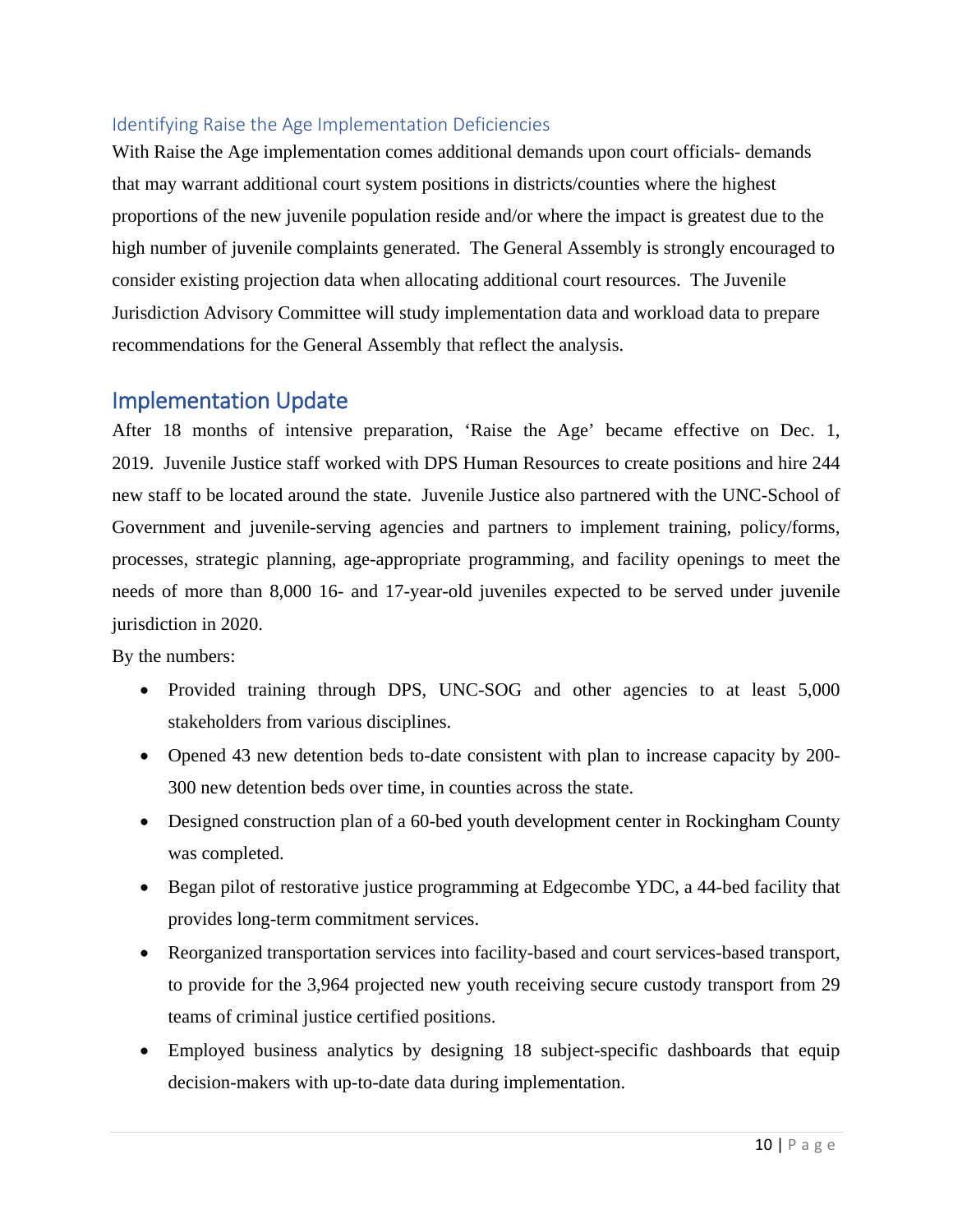

New complaints will enter slowly over time

The juvenile justice system in North Carolina strives to connect with our partners in communitybased programs, courts, schools, mental health, social services and law enforcement to find the right service, for the right child, at the right time. The Juvenile Justice Section itself is comprised of three major units: Community Programs, Court Services, and Facility Operations. These three units combine to create a comprehensive approach to preventing, intervening and responding to youths' delinquent behavior. The effectiveness of this system is defined by the collaborative approach made by these three units to create safer communities and work with the state's most at-risk populations by providing them with tools they need to be successful.

For decades, advocates and policy makers in North Carolina worked to increase the age of juvenile jurisdiction from 16 to 18 in the Tar Heel state. Building upon the foundation of the 2016 Juvenile Reinvestment Report from the N.C. Commission on the Administration of Law and Justice, the Juvenile Justice Reinvestment Act was passed as part of the budget bill (S257). And, S413/S.L. 2019-186, *Raise the Age Modifications* further enhanced the legislation. As of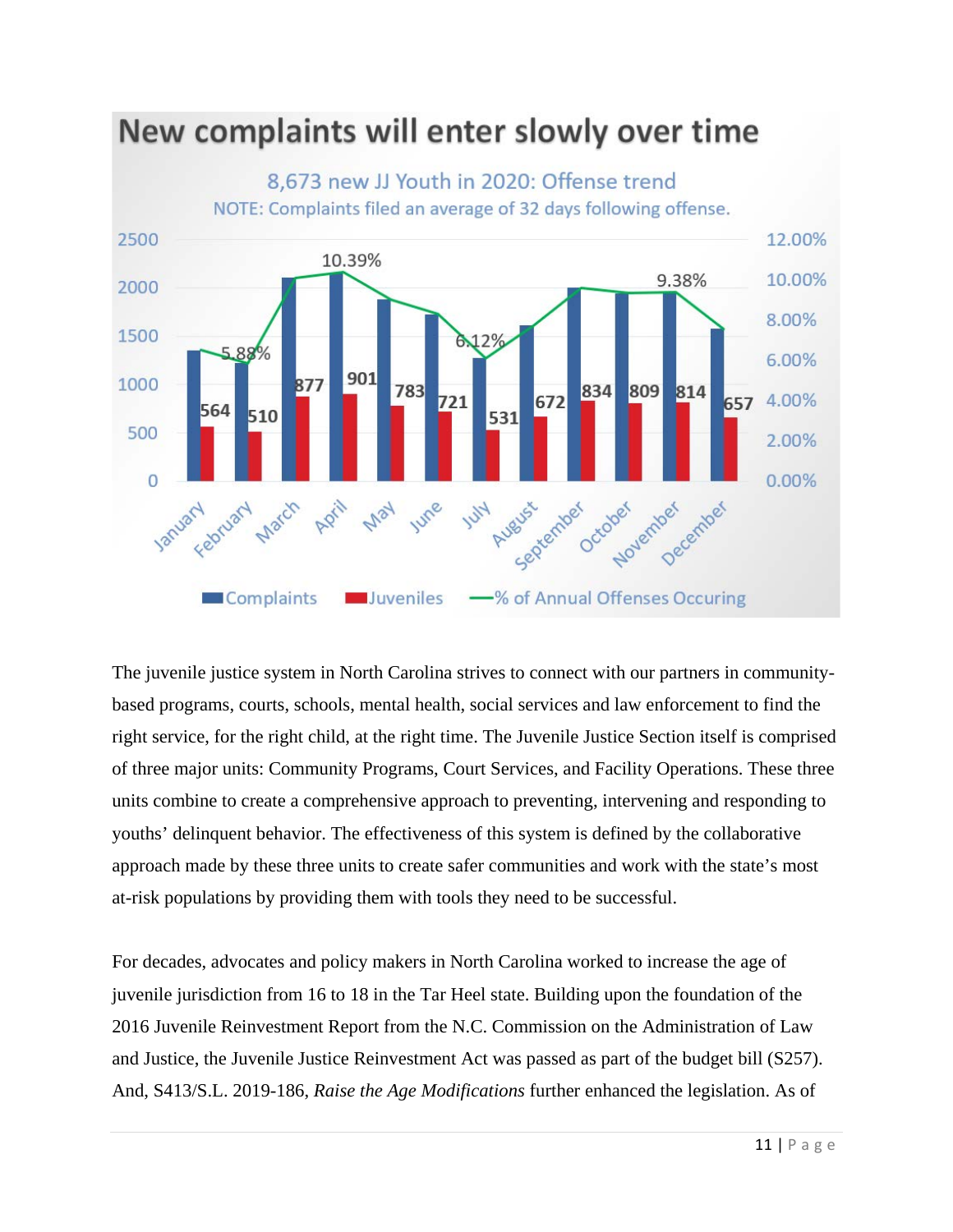December 1, 2019, non-violent offenders under the age of 18 are served under juvenile jurisdiction rather than being tried as adults. Youth aged 16 or 17 at the date of offense (December 1, 2019 or after) with an A-G felony begin in the juvenile justice system; and, transfer occurs only following finding of probable cause or the return of a bill of indictment. Those youth will be housed in juvenile detention centers pending bonding out/dismissal/sentencing.

Following passage of the 2017 legislation, juvenile justice leaders from across the state immediately began planning for implementation. Juvenile Justice leadership began conducting individual district meetings in every juvenile court district in the state, informing stakeholders including the judiciary, law enforcement, school systems and other community leaders and soliciting feedback. Information gleaned during these meetings and then stakeholder trainings in the fall of 2019, has fed workgroup activities, and is being addressed by the Juvenile Jurisdiction Advisory Committee, which is tasked by statute with developing a specific implementation plan for raising the age of juvenile jurisdiction, monitoring implementation and as needed, providing additional recommendations to the General Assembly.

The JJAC's inaugural meeting was held in December 2017. This is an active committee, which has developed legislative recommendations to clarify existing statute and work towards ease of implementation. It has also made financial recommendations to support implementation of raise the age. Over the two years of planning, training, and implementation, the commitment of agency staff, partners, stakeholders, and JJAC remains critical to ensuring that Raise the Age is implemented properly.

The following represents some of the key accomplishments of each Juvenile Justice major unit:

#### <span id="page-12-0"></span>Community Programs

• H702, Modify Juvenile Crime Prevention Councils, is pending with the Senate after passing the House in the NC General Assembly. This bill contains JJAC supported language to remove restrictions on the use of contracted programs by disposition level. If passed, eligibility for services will no longer be dependent on a specific Level II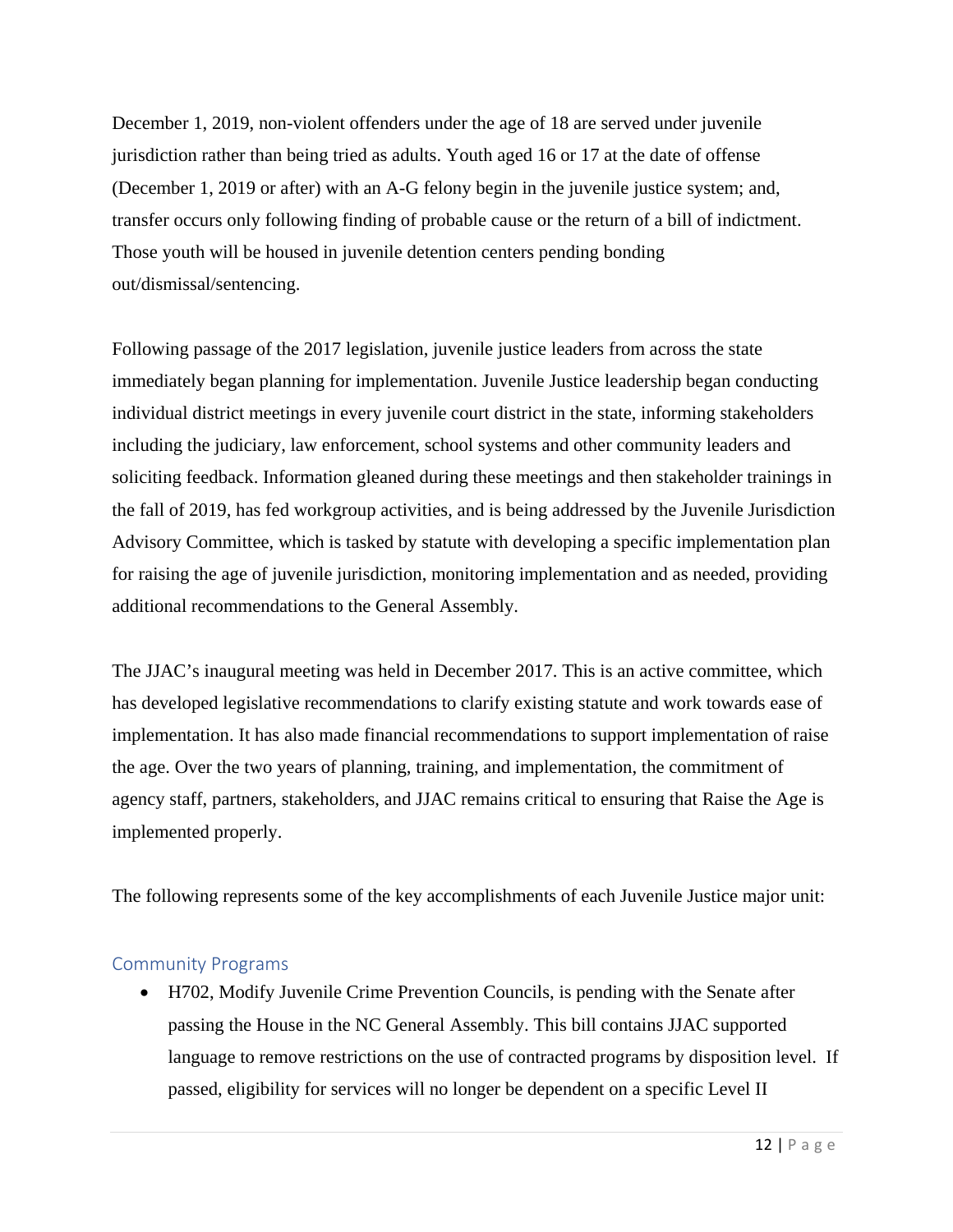disposition. The bill addresses membership of the JCPC, two (2)-year funding cycles (to align with a biennial budget) and the ability to provide cross district/county collaborative work with the funding of Juvenile Crime Prevention Council (JCPC) programs. Raise the Age and its system impacts have called for system enhancements to NCALLIES to allow for county/district/ regionally provided services through JCPC collaboration and blending of funding to support capacity needs, particularly for very rural regions of North Carolina where blended county JCPC funds can support needed programming.

- Completed two-tiered JCPC planning process in FY18-19, in anticipation of Raise the Age JCPC expansion funding. This planning has allowed for greater ease for counties to allocate expansion dollars quickly and efficiently to meet the service needs for the older population being served
- Created additional functions in NCALLIES (A Local Link to Improve Effective Services; the online application process for programs to apply for JCPC funds for the 2019-2020 fiscal year) to offer support to all 100 counties by issuance of an administrative order to "waive" local county match requirement for Raise the Age expansion dollars in FY19-20. This required NCALLIES field coding and enhancements.
- October 2019-- Prepared and submitted to Purchasing and Contracts a Request for Proposals (RFP) for gender-specific short-term residential treatment for 20-bed facility in Vance County with expansion of at least 10 bed capacity to serve the Piedmont/Western regions.
- October 2019-- Released Post Release Supervision (PRS)/ Stepdown reentry support model in Cumberland County. The model is designed to assist youth with reentry to the local education authority (LEA) and support vocational skill development and job placement.
- October 2019-- Requested of Purchasing and Contracts, expansion of transitional living model to Forsyth site. Completed tasks to ready transitional home site located behind current Crisis and Assessment Center. Both properties are leased at the cost of \$1 per year and are located on the same property in Winston Salem. Community Programs seeks to foster relationships with local county governments to lease underutilized properties at a cost savings to the county and the state.
- Worked in collaboration with IT staff to enhance NCALLIES in preparation of Raise the Age expansion and the need for regionalized services—maintaining the goal of serving youth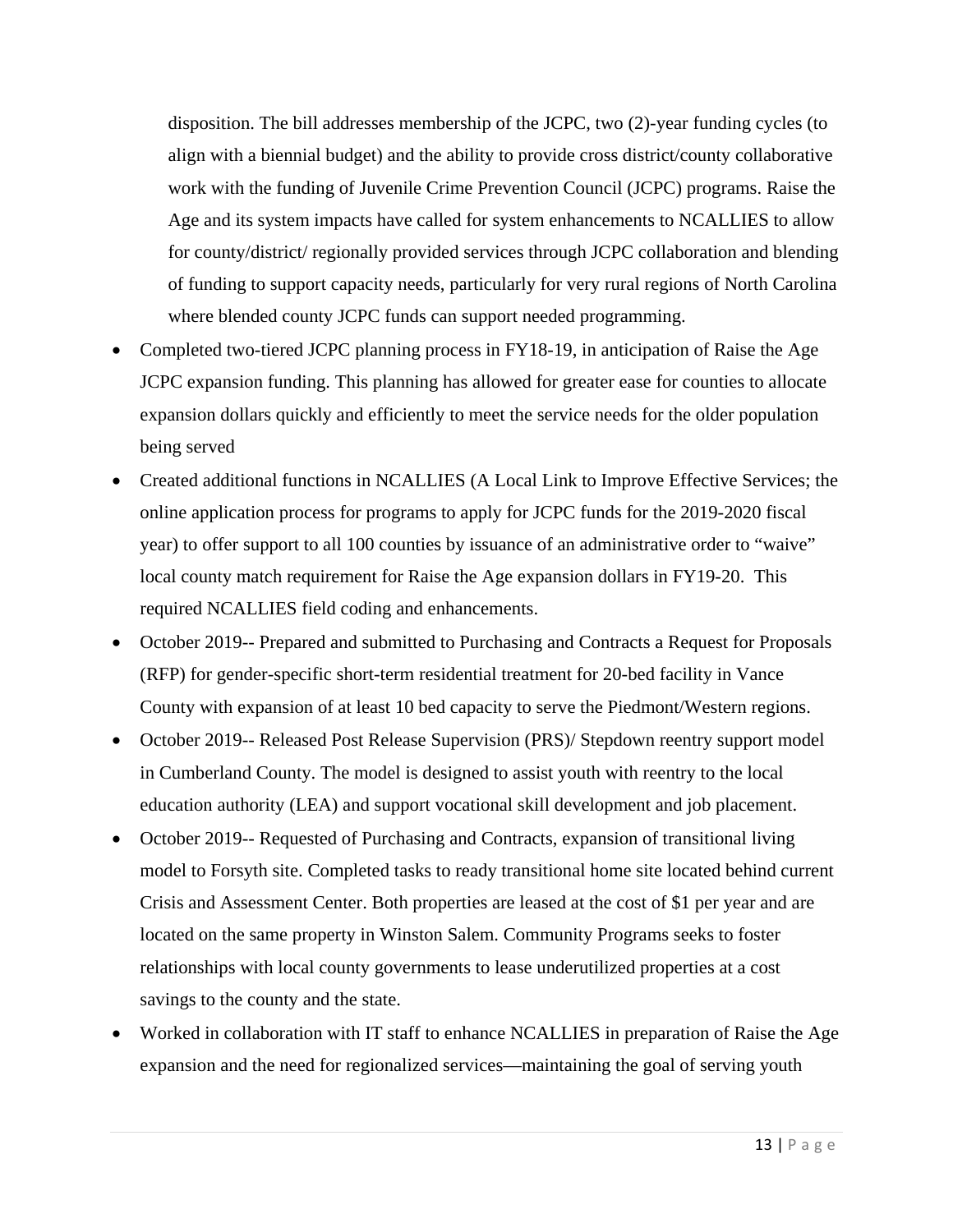within or near their home communities, thus supporting family engagement in all practices. Multi-county Program Agreement functional development accomplished in NCALLIES.

- Community Programs Policy Committee completed JCPC Policy revision to accommodate changes due to Raise the Age.
- Developed RFP to support Alternatives to Detention-- Pre-trial release model for a targeted juvenile population. Researched models that would include appropriate risk-screening tools to assist the courts with client selections. The goals are (1) to reduce unnecessary detention stays for this population and ensure appropriate linkage with services including mental health and other wraparound services, (2) to provide opportunities for these youth to remain under juvenile jurisdiction, and (3) to prevent deeper penetration into the criminal justice system.
- Multipurpose Group Home (MPGH) RFP-- The Central Area Judicial District needs more resources to better serve their Level II population. An RFP for a multi-purpose group home is in review. There are currently five multi-purpose group homes in North Carolina that serve 10 to 17-year-olds who have committed repeat offenses and are in need of a more intensive intervention services.
- Submitted contract amendment to expand the bed capacity at two Juvenile Crisis and Assessment Center locations--Bridges Juvenile Crisis and Assessment Center in Winston Salem, NC (four additional beds) and Insight Juvenile Crisis and Assessment Center in Butner, NC (two additional beds).
- Housing as an Intervention-- Community Programs in conjunction with Clinical Services and the Department of Health and Human Services (DHHS)- Division of Mental Health, Developmental Disabilities, and Substance Abuse Services are researching models that provide a form of supportive housing for the Raise the Age population. Housing as an intervention operates under the concept that individuals with safe and secure housing are more likely to seek and succeed at obtaining mental health services, maintaining employment, and becoming contributing members of the community.

#### <span id="page-14-0"></span>Court Services

• Amended Court Services policies, forms and procedures, including creating flowcharts of new processes consistent with Raise the Age statutory requirements and UNC-School of Government advisement.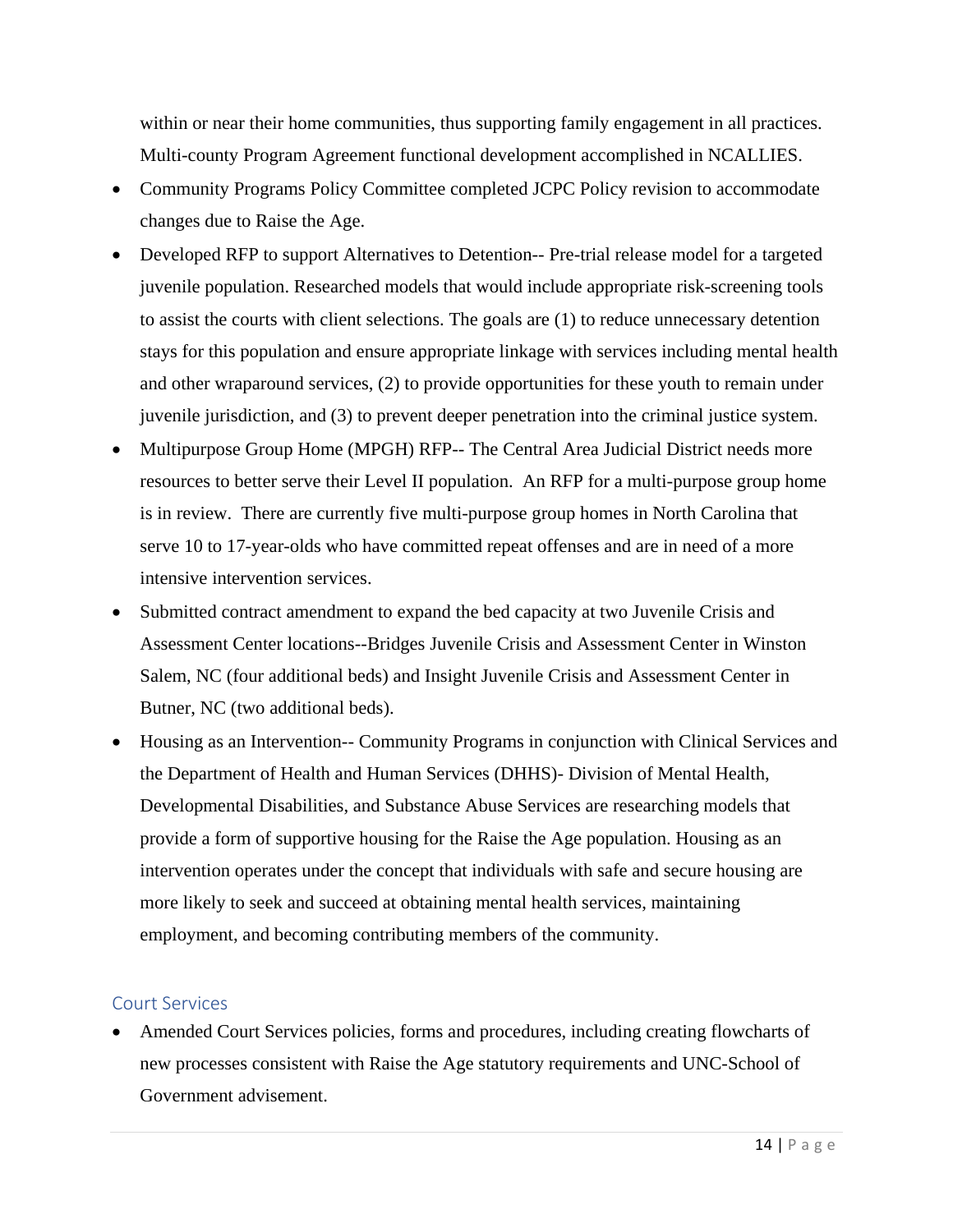- Trained intake counselors in new intake procedures, coordinated question and answer sessions with managers and supervisors at the management planning conference in Winston-Salem, and distributed electronic versions of the law enforcement card, Raise the Age implementation guide, and systemwide flowchart published by UNC-School of Government.
- Coordinated with IT, the inclusion of new processes in NC-JOIN, the Juvenile Online Information Network.
- Divided transportation teams with Facility Operations to provide more localized support to Court Counselors in delivering transportation needs. This re-design is intended to provide relief to Juvenile Court Services in the area of transportation as two staff are required in providing secure custody transport across the district. Providing specialization will further enhance the amount of case management time that may be provided in the field, while maximizing the effectiveness of the 97 new court counselor positions received through General Assembly funded support.
- In response to the juvenile gang suppression requirements in S.L. 2017-57, Court Services worked with the NC GangNET Administrator and consulted Dr. Buddy Howell, Senior Research Associate with the National Youth Gang Center in Tallahassee, Florida and Special Advisor to the Life History Research Program at the University of Pittsburgh; and former federal OJJDP Director of Research and Program Development. A screening tool was created and implemented into NC-JOIN. Staff have been trained by law enforcement and Corrections' trainers in recognizing signs of gang affiliation.
- Worked with the Administrative Office of the Courts (AOC) to provide revisions to juvenile AOC forms.
- Worked with Heather Taraska, chair of the Legislative Revisions and Legal Issues Subcommittee, AOC's assistant legal counsel LaToya Powell, UNC-School of Government's Jacqui Greene, Juvenile Defender Eric Zogry, the Conference of District Attorneys' Rachel Larsen, and internal counsel to develop policy decisions that implement Raise the Age legislation while endeavoring to do no harm. Their expertise and advice have been invaluable in shaping implementation.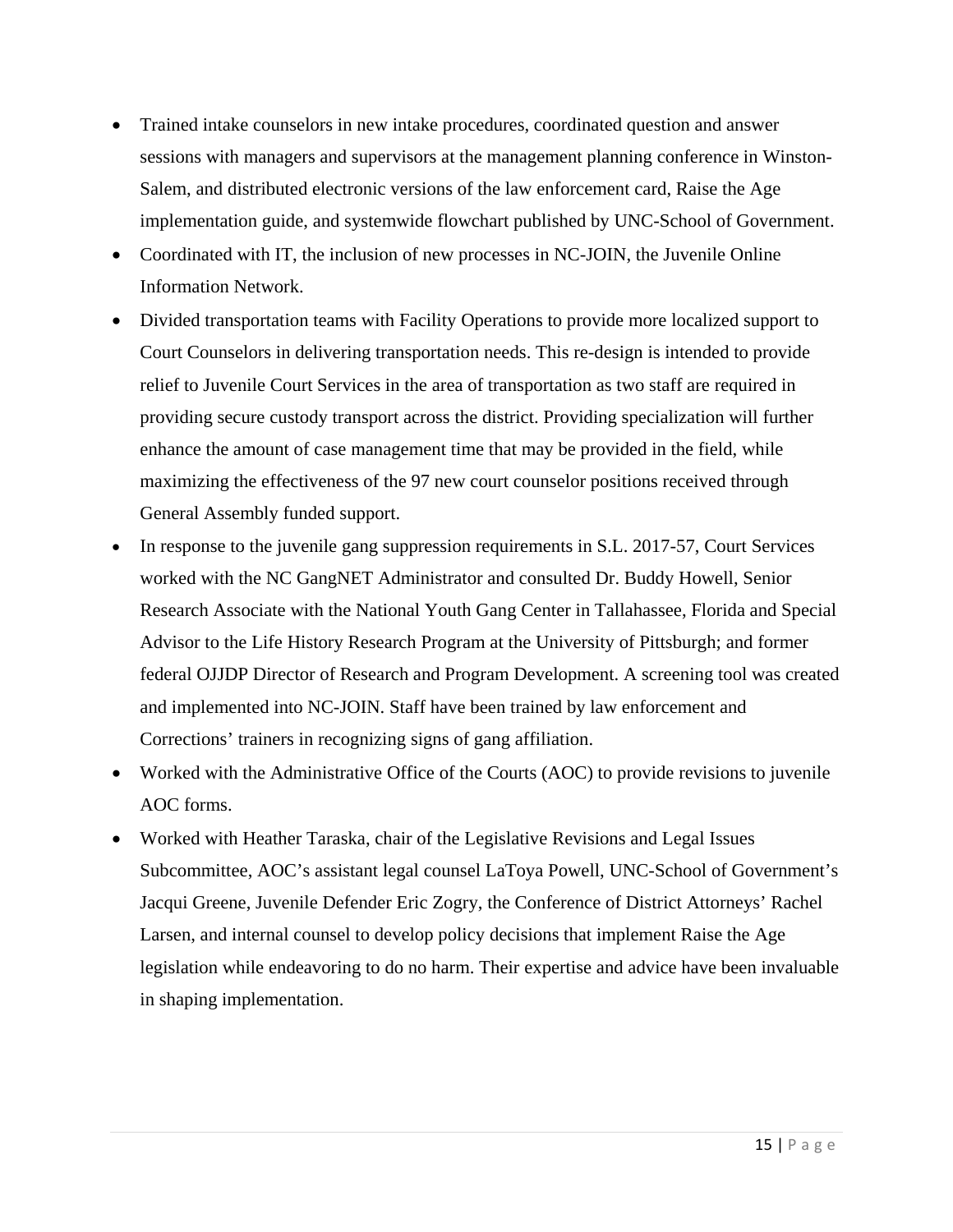#### <span id="page-16-0"></span>Facility Operations

- Prepared for the 64% statewide increase in population served, YDC increase of 62 beds, and 106% increase in detention beds (2,516 admissions: 420 Class A-G felony admissions and 2,096 Class H-3 misdemeanor admissions) (at least 151 beds for Class A-G felony admissions and at least 60 beds for Class H-3 misdemeanor admissions).
- Court Services has 18 transportation teams and facilities have 11 transportation teams. Purchased transportation vehicles and began hiring transportation drivers allocated through H1001/S.L. 2019-229, Raise the Age Funding. Transportation teams will be located at each facility.

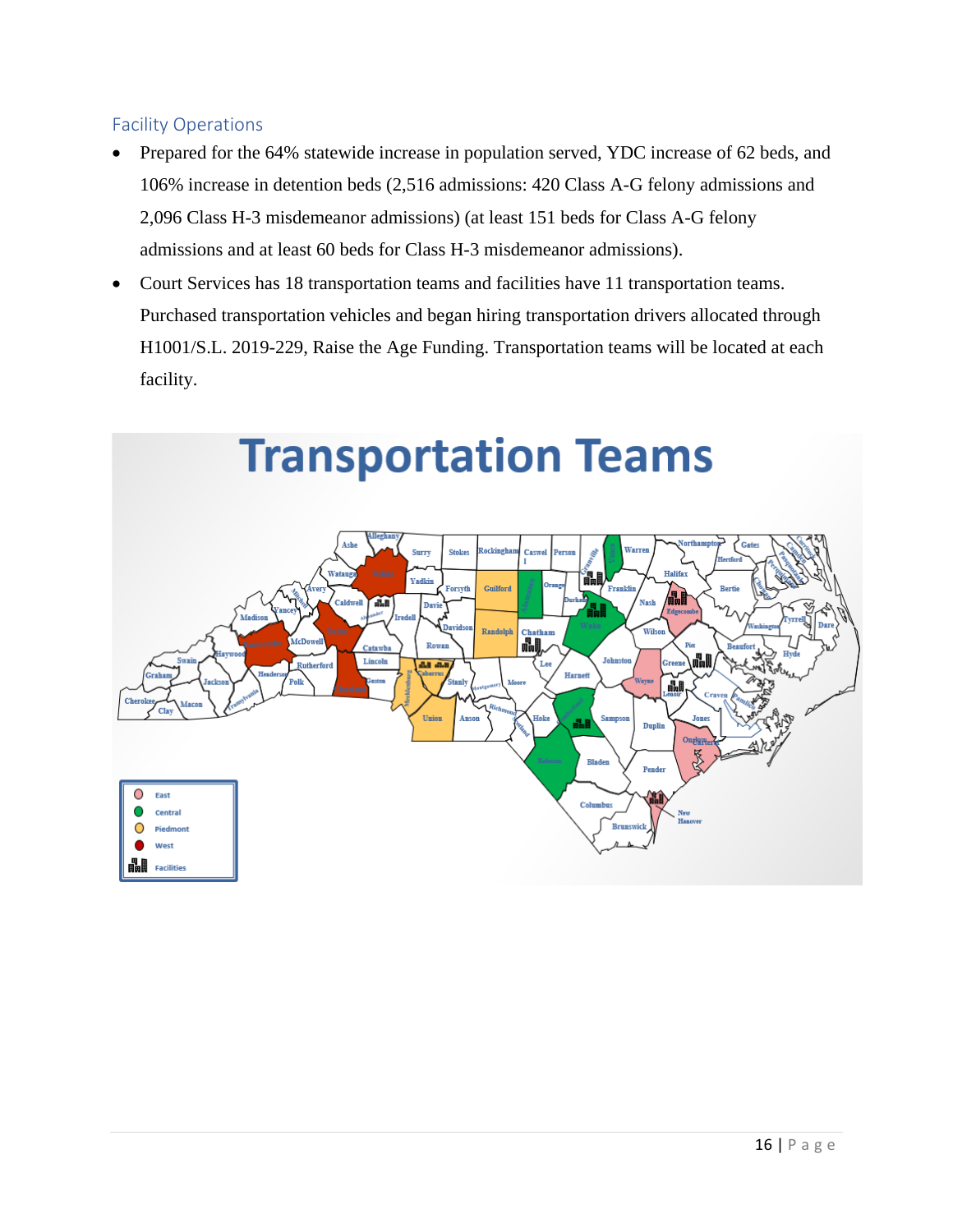## **CS Transportation Team Locations**

| <b>County</b>      | <b>District</b> | <b>Districts Served</b>                 |
|--------------------|-----------------|-----------------------------------------|
| <b>Onslow</b>      | 4               | Districts 4, 5, 3, 8                    |
| <b>New Hanover</b> | 5               | Districts 5, 4, (and possibly 13)       |
| <b>Edgecombe</b>   | $\overline{7}$  | Districts 7, 6, 1, 2, 3                 |
| <b>Wayne</b>       | 8               | Districts 8, 4, 3, 2                    |
| <b>Vance</b>       | 9               | Districts 9, 15, 17                     |
| <b>Wake</b>        | 10              | Districts 10, 11, 14                    |
| <b>Cumberland</b>  | 12              | Districts 12, 11, 16                    |
| <b>Alamance</b>    | 15              | Districts 15, 14, (and possibly 17, 18) |
| Robeson            | 16              | Districts 16, 13, 12                    |
| <b>Guilford</b>    | 18              | Districts 18, 21, 17                    |
| Randolph           | 19              | Districts 19, 18, 20                    |
| <b>Cabarrus</b>    | 19              | Districts 19, 21, 22, 26                |
| <b>Union</b>       | 20              | Districts 20, 22, (and possibly 26)     |
| <b>Mecklenburg</b> | 26              | <b>District 26</b>                      |
| <b>Wilkes</b>      | 23              | Districts 23, 24 (and possibly 22)      |
| <b>Burke</b>       | 25              | Districts 25, 27, 28                    |
| <b>Cleveland</b>   | 27              | Districts 27, 29, 25                    |
| <b>Buncombe</b>    | 28              | Districts 28, 29, 30, 24                |

- C.A. Dillon Worked with DPS internal systems support to repair the driveway and cottages to allow for a 36-bed detention facility, initially opening with 20 beds. Purchased furniture, computers, and other equipment. Coordinated medical and food services provision. Set-up phone systems and classrooms. Began hiring positions allocated in H1001/S.L. 2019-229, Raise the Age Funding.
- McWhorter at Cabarrus Detention—Converted the 32-YDC beds on the Stonewall Jackson campus to 32-DC beds on the Cabarrus Detention Center campus. The building was formerly used as intake/assessment beds for YDCs (thus short-term needs), and staff and students were moved back to the main Stonewall YDC buildings to allow for the transition. Purchased furniture, storage and other equipment. Began hiring positions.
- Mecklenburg and Madison County Detention—Juvenile Facility Operations worked with Mecklenburg County Sheriff's Office and Madison County Sheriff's Office to secure 72 and 19 detention beds, respectively. Mecklenburg will operate in the complex formerly known as Jail North with 24 beds, as they will be keeping Mecklenburg County "once an adult, always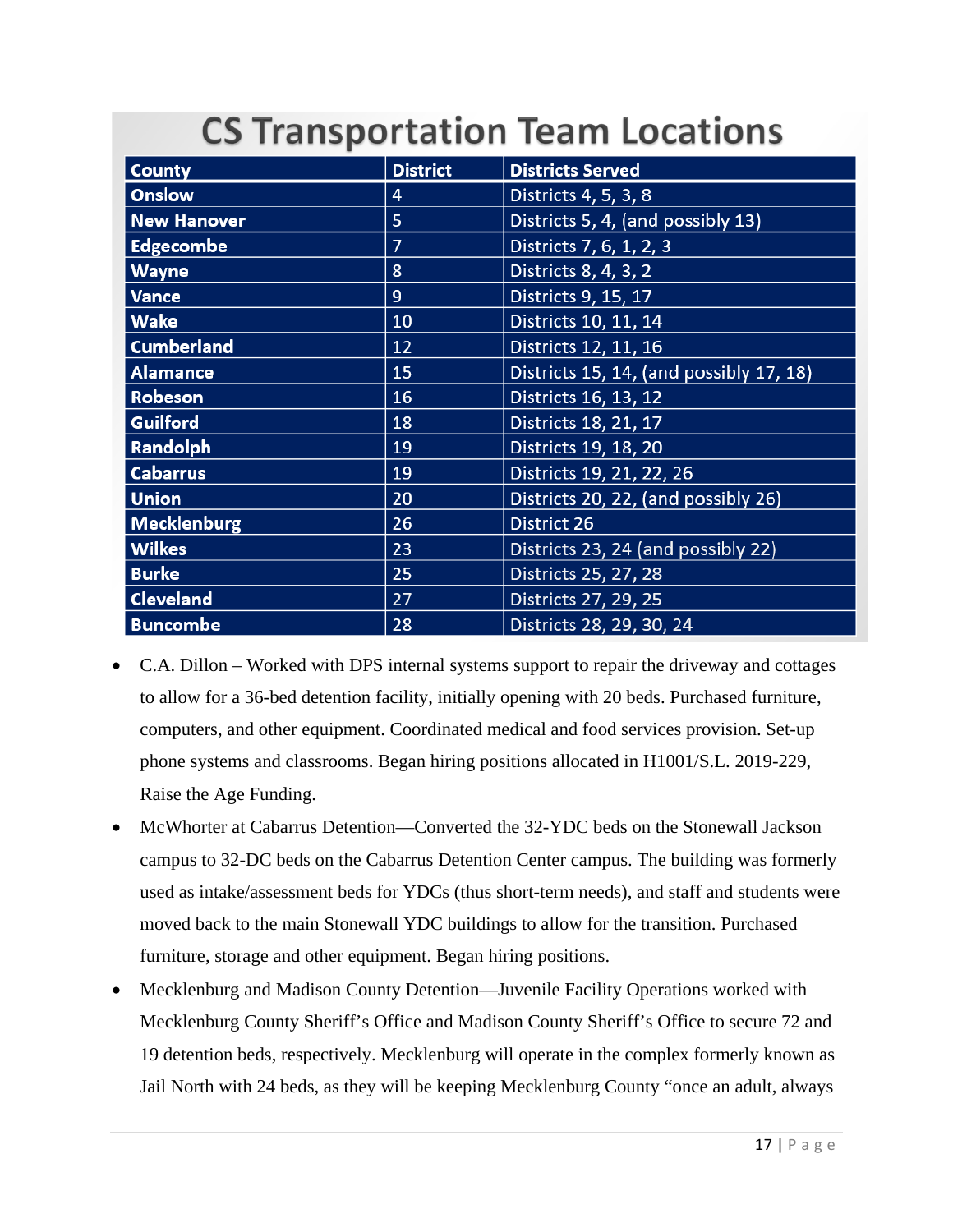an adult" youth separate from youth originating under juvenile jurisdiction per federal law. As the number of excluded youth decreases over time, the number of beds available to youth originating under juvenile jurisdiction will increase. Madison County staff have begun graduating from BASIC training. Mecklenburg County staff received a two-week orientation delivered by Juvenile Justice trainers, and will start BASIC in January 2020 at their training facility. BASIC training is delivered by the NC Department of Public Safety, Office of Staff Development and Training (OSDT), with adjunct support from Juvenile Justice trainers. Both facilities have begun admitting youth.

- The legislature has invested resources into the construction of a 60-bed youth development center in Rockingham County. The property has been purchased, and Juvenile Justice is working to secure a contractor to construct the building- an effort that has been slowed by the successful economy and thus dearth of experienced secure custody facility builders. Quotes are being accepted. The Juvenile Jurisdiction Advisory Committee will reassess costs of the 114 needed positions in Rockingham Youth Development Center upon securing a final contract and plan.
- Working with representatives from Bladen, Durham, Hyde, Moore, and Wake counties to provide additional juvenile detention beds.
- Implemented restorative justice through a pilot at Edgecombe Youth Development Centerproviding age appropriate programming to reduce recidivism. The model emphasizes five (5) elements of accountability: Understanding how your behavior affected others; acknowledging that you had some amount of choice in your behavior; understanding the impact of your actions; taking steps to repair the harm and make amends; and making changes necessary to avoid such behavior in the future. Staff are also receiving training in motivational interviewing as a method to initiate and maintain change towards healthy decision making and actions. Financial literacy will be the final component of the model to be implemented in Spring of 2020 at Edgecombe YDC. The next planned facility to receive this programming is Stonewall Jackson Youth Development Center.

#### <span id="page-18-0"></span>Cross-Unit and System Efforts

**Service Directory:** The Juvenile Justice mission is to serve the right juveniles, at the right times and in the right settings is further advanced by the construction of the Juvenile Justice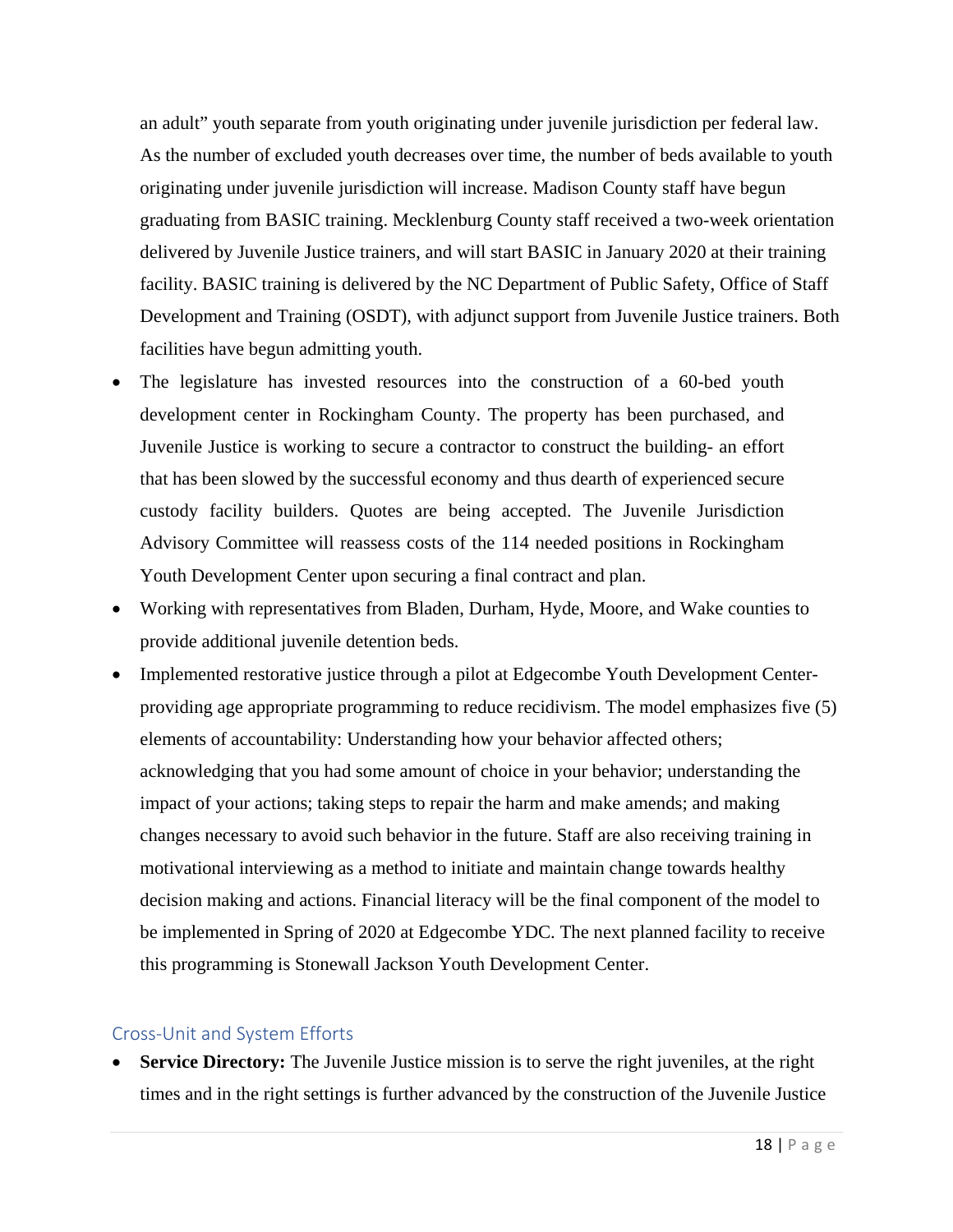Service Directory (SD). The SD provides an inventory of programs and services with which Juvenile Court Counselors refer juveniles; and is the foundation to service matching. Standardized information has been collected on 1,800 active program/services ranging in type – Basic Needs to Long-Term Residential. The SD is available now in two online locations – CJLEADS for law enforcement and court officials; and the DPS website for parents, school officials and other local stakeholders.

- o *Service Matching (forthcoming):* The information collected in the SD aligns with the Juvenile Justice risk/needs tool. Electronic matches will be available for juvenile court counselors to select programs that target the characteristics of the offenders on their caseload. In addition to the utility by the JCC's, we anticipate the SD and service matching will aid the Section in conducting gap analyses to strengthen the comprehensive program continuum.
- **Visual Analytics (VA):** Visual Analytics is a meaningful web-based tool that aids Juvenile Justice leaders in analyzing recidivism outcomes on specific offender populations. The VA tool and data construction marries every juvenile ever served in the system based on juvenile outcomes/dynamics (i.e., diversion success, court dispositions, length of stay) with adult arrests and convictions. These variables comingled provide context as to which offenders benefit from experiences in particular settings. It is anticipated that the tool will help inform policy and practice decisions, as we endeavor to evaluate programs and service responses to effectuate successful interventions.
- **Business Analytics:** Juvenile Justice utilizes several tools to provide reporting functionality to decision makers, from both the NC-ALLIES and NC-JOIN statewide systems. Pentaho, a free community version, is utilized to provide simple tables and counts, and communicate that information electronically. Sisense is a business analytics tool purchased with RtA planning funds that allows for next-day and in some instances up-to-the-minute reporting of data from any system for which data is available. This allows for data collected by various sources in various manners to be merged into analysis with JJ reporting. As complaints on average are filed 32 days following an offense, it is still too early to communicate reliable data that would offer a clear picture of Raise the Age impact/effects. But, that information will be available in the coming months through an interim report, and outcomes available in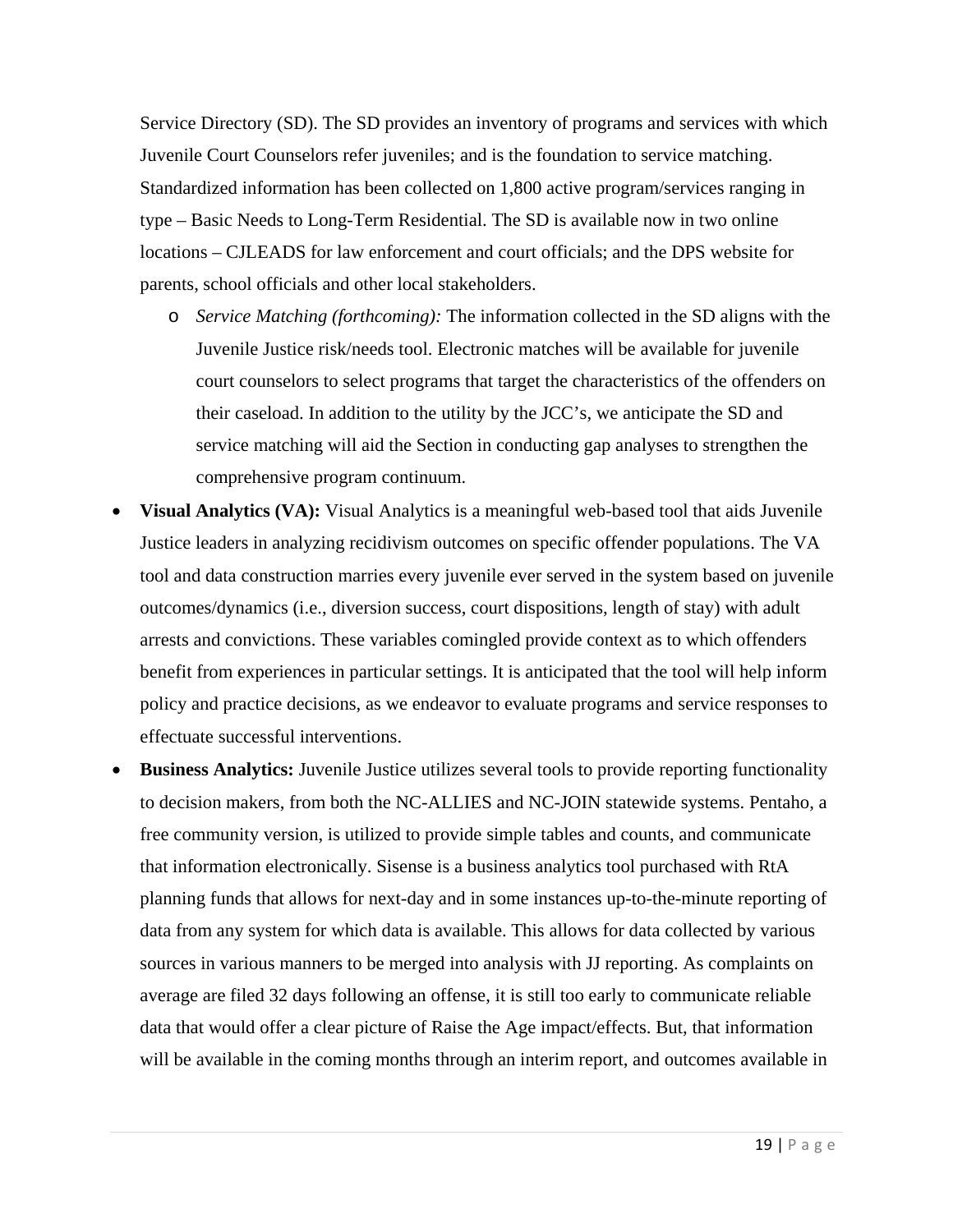the typical 1-2 year window. Regular reporting to JJAC members and JJ management will allow for more precise refinements to existing plans as implementation continues.

- **NC-JOIN2:** The North Carolina Juvenile Online Information Network houses confidential juvenile case management information, including tracking of juvenile movements, court orders and processes, program assignments/referrals, and case notes. It has become an essential tool in providing the data necessary in making decisions on the appropriate use of resources to help fund and direct services for youth involved in prevention and intervention efforts both at the state and local levels. NC-JOIN underwent an expansive re-write to continue its valuable functionality (iteration 2), including in November 2019, Raise the Agerelated changes to allow for the processing of 16 and 17-year-old juveniles' offenses in the system.
- **Stakeholder Training:** Juvenile Justice and the UNC-School of Government worked together to provide stakeholder training across the state. Originally, seven trainings of 150 people each were planned. Two were added quickly in response to high demand following the original announcements. More than 5,000 stakeholders across the state received training in the fall of 2019. UNC-SOG's Jacqui Greene delivered a 3-hour "nuts and bolts" presentation with scenario-based learning regarding the core elements of RtA (what changed, and what remained the same), followed by a one-hour implementation update delivered by Deputy Secretary of Juvenile Justice William L. Lassiter. Law enforcement, judges, magistrates, clerks/deputy clerks, DAs/ADAs, juvenile defenders, other court officials, schools, mental health/DSS, JJ personnel, and service providers attended.
	- o The implementation guide, law enforcement card, process flowchart, brief videos, and training webinars are available through UNC**-**School of Government at [https://www.sog.unc.edu/resources/microsites/juvenile-law/resources-and-links-raise](https://www.sog.unc.edu/resources/microsites/juvenile-law/resources-and-links-raise-age)[age.](https://www.sog.unc.edu/resources/microsites/juvenile-law/resources-and-links-raise-age) Also, at that site is a video resulting from collaboration between Chief of Police Jeffrey Ledford, Juvenile Jurisdiction Advisory Committee member, and UNC-SOG. The video is one in a series providing Raise the Age implementation information in bite-sized pieces to consume. Additional law enforcement training is planned for various association conferences throughout the beginning of 2020. Frequently Asked Questions are available at Frequently [Asked Questions.](https://nccriminallaw.sog.unc.edu/raise-the-age-faqs/)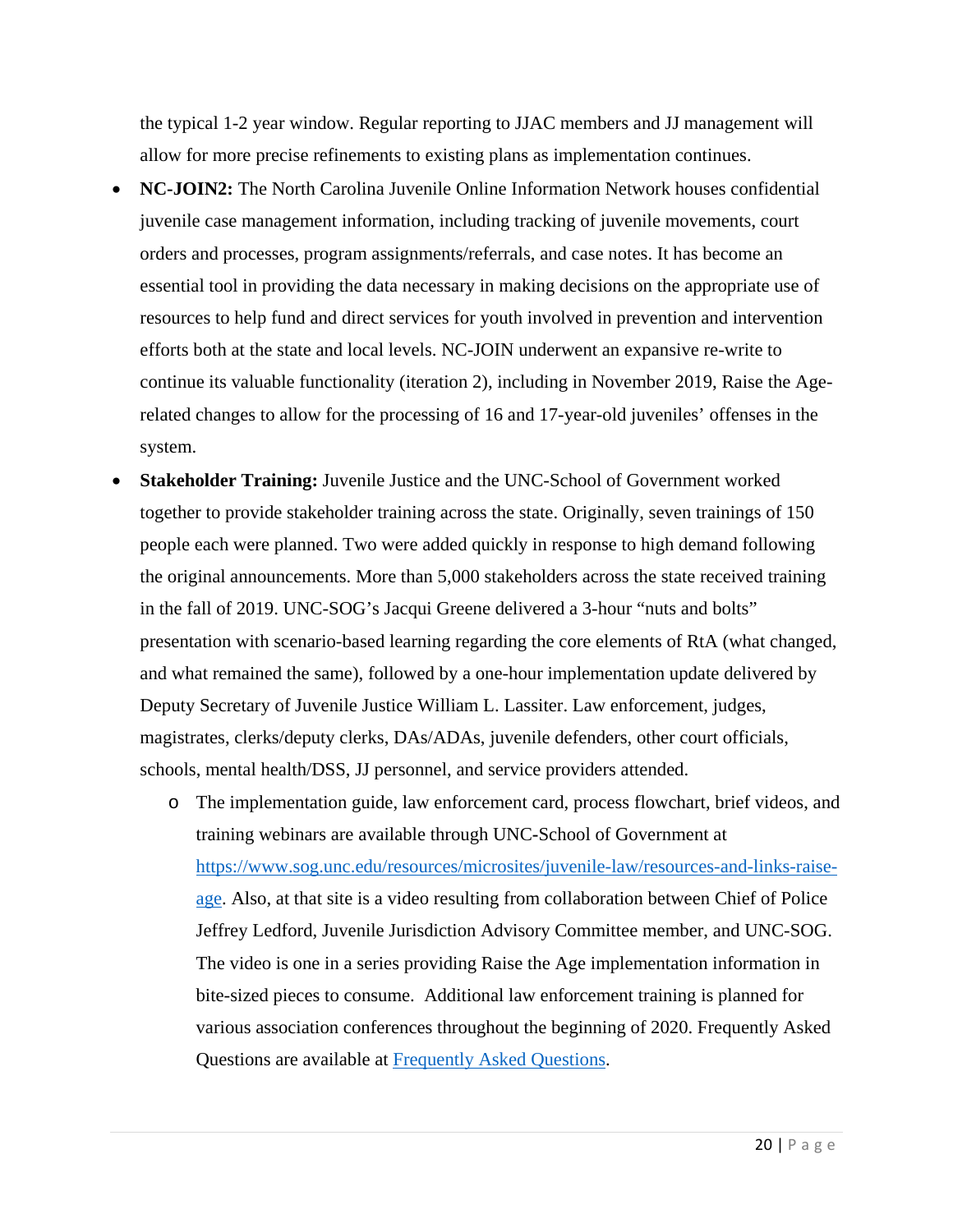- o UNC-SOG, the Juvenile Defender/Office of Indigent Defense, Administrative Office of the Courts, and Conference of District Attorneys also provided subject matter specific training to defenders; judges, magistrates and clerks; and district attorneys/ADAs. Training materials in online and printed version were produced and distributed.
- **School Justice Partnerships:** North Carolina is working to implement School Justice Partnerships in all 100 counties. The Administrative Office of the Courts reports the following 18 School Justice Partnerships established in North Carolina to-date, while many other counties/districts are convening meetings between partners to further local efforts that meet local needs. The SJP toolkit, factsheet, and other resources are available at [https://www.nccourts.gov/programs/school-justice-partnership/sjp-resources.](https://www.nccourts.gov/programs/school-justice-partnership/sjp-resources) The JJAC is interested in studying outcomes of these partnerships. In Clayton County Georgia, implementation is credited with resulting in an 83% decrease in referrals to juvenile court, a 43% decrease in referrals of youth of color to juvenile court, and a 24% increase in graduation rates.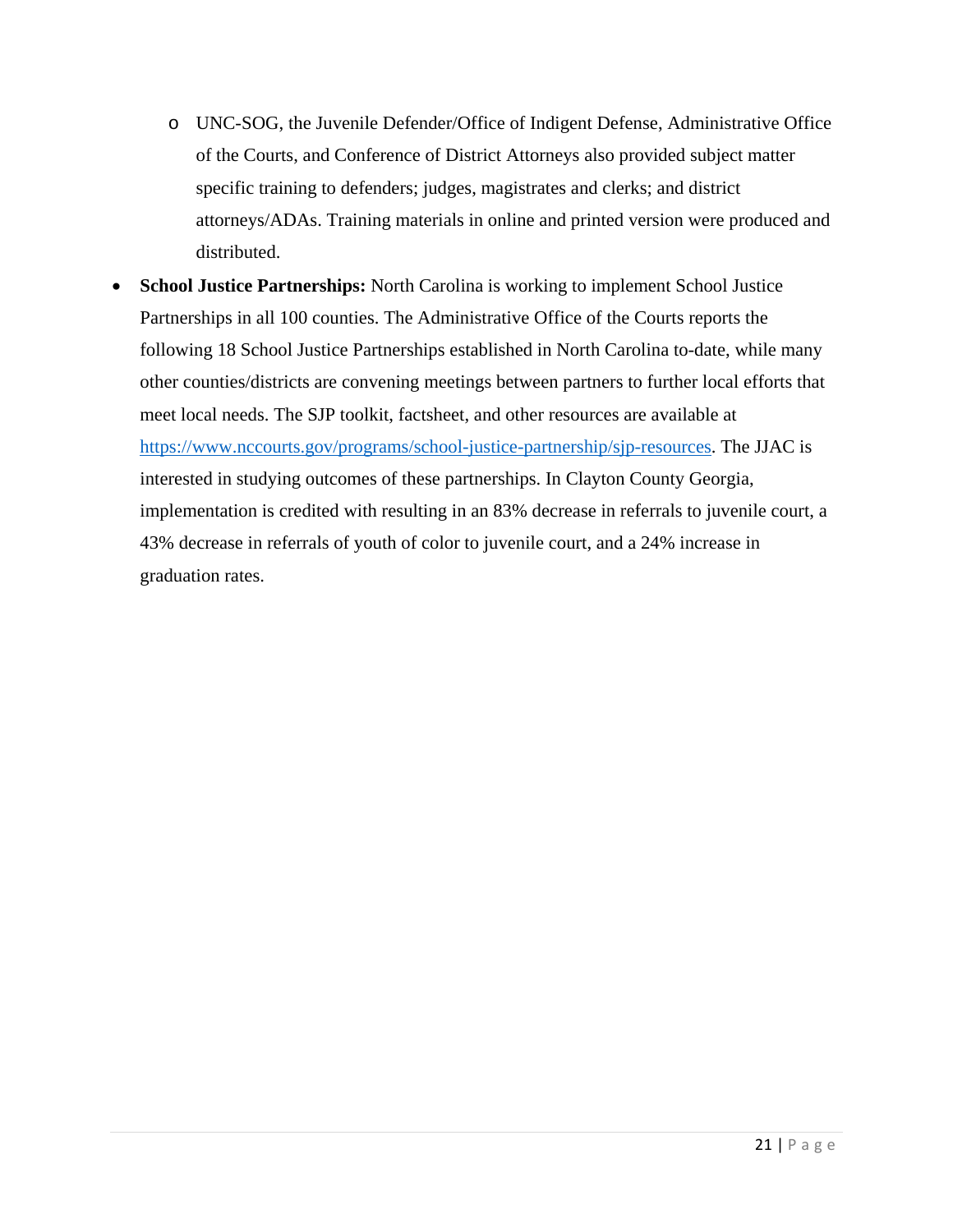| County                            | Convener                                                  | Implementation<br><b>Date</b> | <b>Type of</b><br><b>Agreement</b>                             |
|-----------------------------------|-----------------------------------------------------------|-------------------------------|----------------------------------------------------------------|
| <b>Beaufort County</b>            | Regina Parker,<br><b>Chief District Court</b><br>Judge    | October 22, 2019              | <b>Beaufort SJP</b><br><b>Resolution</b>                       |
| <b>Brunswick</b><br><b>County</b> | Scott L. Ussery,<br><b>Chief District Court</b><br>Judge  | July 1, 2017                  | <b>Brunswick SJP</b><br><b>Interagency</b><br><b>Agreement</b> |
| <b>Columbus County</b>            | Scott L. Ussery,<br><b>Chief District Court</b><br>Judge  | November 13,<br>2019          | <b>Columbus SJP</b><br><b>Resolution</b>                       |
| <b>Franklin County</b>            | John W. Davis,<br><b>Chief District Court</b><br>Judge    | October 30, 2019              | <b>Franklin SJP</b><br><b>Resolution</b>                       |
| <b>Gaston County</b>              | John K. Greenlee,<br><b>Chief District Court</b><br>Judge | December 2, 2019              | <b>Gaston SJP</b><br>Resolution                                |
| <b>Greene County</b>              | Elizabeth Heath,<br><b>Chief District Court</b><br>Judge  | March 16, 2018                | <b>Greene PACTS</b>                                            |
| <b>Hyde County</b>                | Regina Parker,<br><b>Chief District Court</b><br>Judge    | October 31, 2019              |                                                                |
| <b>Lenoir County</b>              | Elizabeth Heath,<br><b>Chief District Court</b><br>Judge  | March 16, 2018                | <b>Lenoir PACTS</b>                                            |
| <b>Martin County</b>              | Regina Parker,<br><b>Chief District Court</b><br>Judge    | October 11, 2019              | <b>Martin MOU</b>                                              |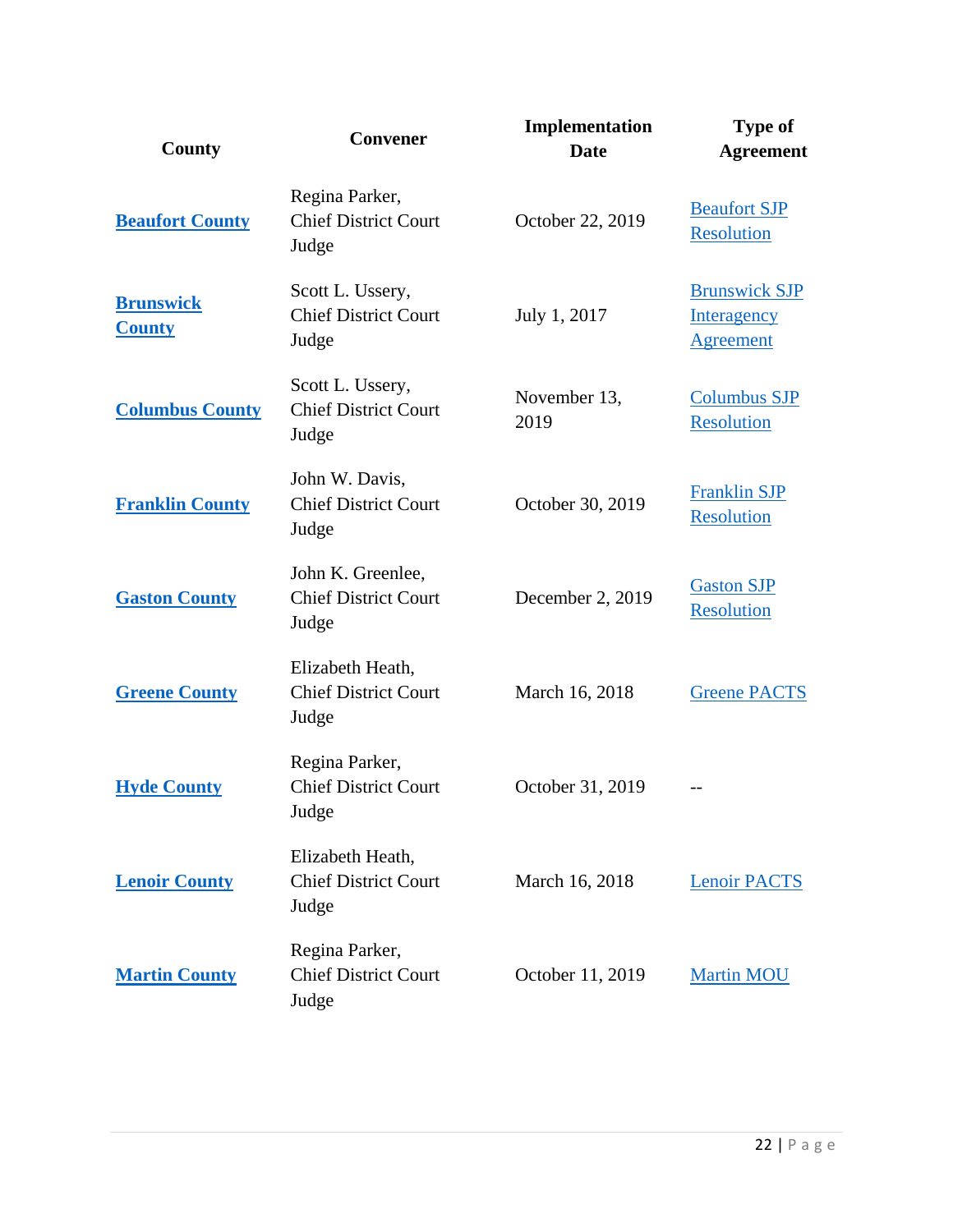| <b>County</b>                            | <b>Convener</b>                                              | Implementation<br><b>Date</b> | <b>Type of</b><br><b>Agreement</b>                                |
|------------------------------------------|--------------------------------------------------------------|-------------------------------|-------------------------------------------------------------------|
| <b>Mecklenburg</b><br><b>County</b>      | <b>Elizabeth Thornton</b><br>Trosch,<br>District Court Judge | <b>January 28, 2016</b>       | Mecklenburg<br><b>School Pathways</b><br><b>MOA</b>               |
| <b>New Hanover</b><br><b>County</b>      | Jay Corpening,<br><b>Chief District Court</b><br>Judge       | November 2, 2015              | <b>New Hanover</b><br><b>MOU</b>                                  |
| <b>Pitt County</b>                       | G. Galen Braddy,<br><b>Chief District Court</b><br>Judge     | November 13,<br>2019          |                                                                   |
| <b>Robeson County</b>                    | Judith Daniels,<br><b>Chief District Court</b><br>Judge      | December 1, 2019              | <b>Robeson SJP MOU</b>                                            |
| <b>Stanly County</b>                     | William C. Tucker,<br><b>Chief District Court</b><br>Judge   | July 1, 2018                  | <b>Stanly MOU</b>                                                 |
| <b>Tyrrell County</b>                    | Regina Parker,<br><b>Chief District Court</b><br>Judge       | November 5, 2019              | <b>Tyrrell SJP MOU</b>                                            |
| <b>Washington</b><br><b>County</b>       | Regina Parker,<br><b>Chief District Court</b><br>Judge       | September 27,<br>2019         | <b>Washington MOU</b>                                             |
| <b>Wayne County</b>                      | Ericka James,<br>District Court Judge                        | April 12, 2018                | <b>Wayne PACTS</b>                                                |
| <b>Whiteville City</b><br><b>Schools</b> | Scott L. Ussery,<br><b>Chief District Court</b><br>Judge     | June 24, 2019                 | <b>Whiteville City</b><br><b>Schools SJP</b><br><b>Resolution</b> |